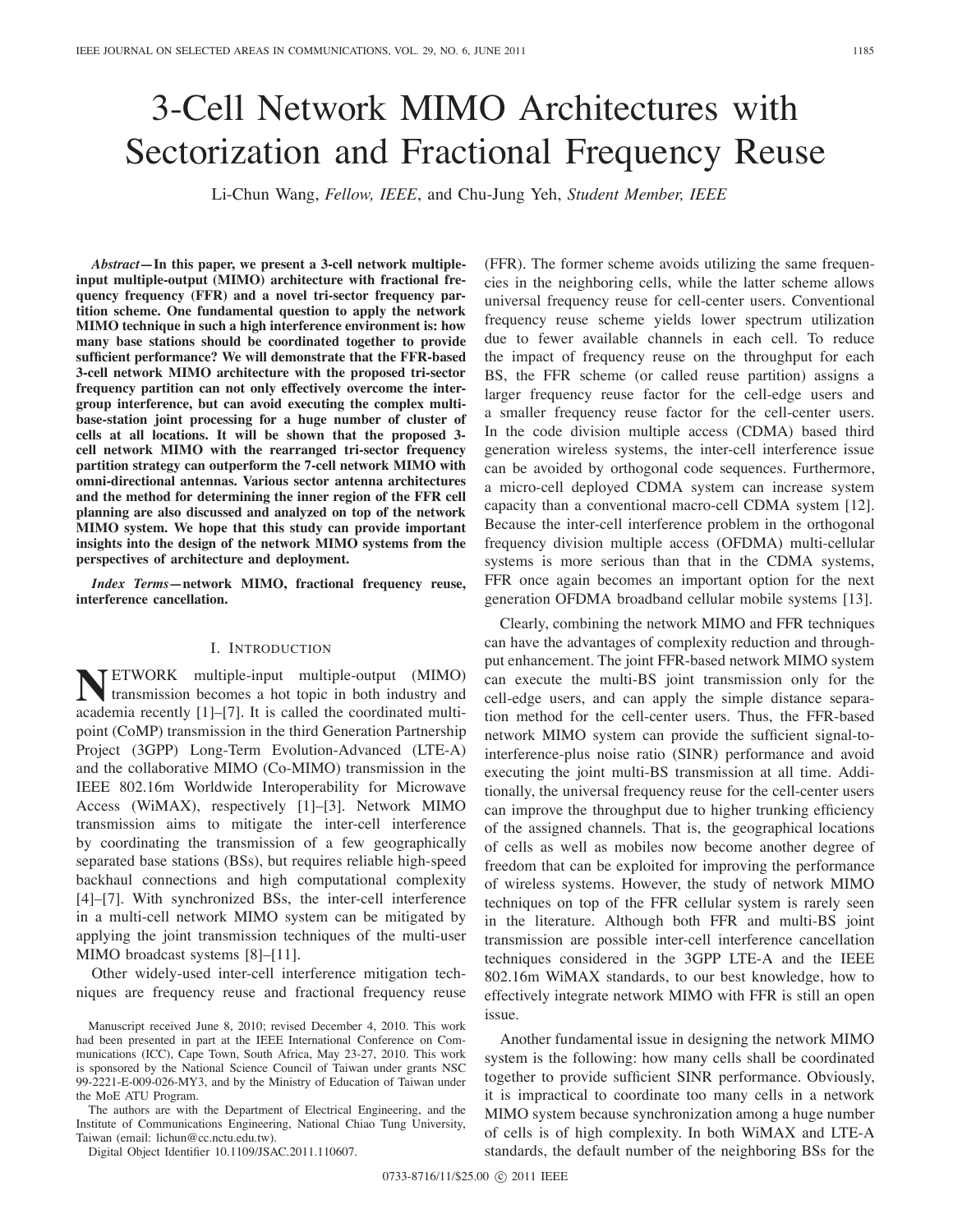joint MIMO processing is three [1], [3], [14], [15]. Even if the number of the coordinated cells of the network MIMO system increases, a group of coordinated cells in network MIMO systems are still affected by the co-channel interference from the neighboring coordinated groups. This kind of the intergroup interference (IGI) should be taken into account when evaluating the performance of network MIMO systems [14], [15]. Hence, it becomes crucial to design a network MIMO system subject to the constraints of three coordinated cells per group and the IGI effects simultaneously.

The ultimate goal of this paper is to investigate which kind of 3-cell FFR-based network MIMO architectures are feasible and can significantly improve SINR performance and capacity subject to the IGI effects. In this paper, we propose a 3-cell FFR-based tri-sector network MIMO architecture with a sector-frequency rearrangement scheme. Specifically, the proposed sector-frequency rearrangement schemes can amplify the performance gain of the network MIMO even with a small number of coordinated cells, i.e., the 3-cell network MIMO case. We examine various tri-sector architectures [16], [17] and determine which directional antenna scheme can effectively reduce the impact of IGI in the multi-cellular system and design the sector frequency rearrangement scheme similar to [18] for the 3-cell network MIMO architecture. Furthermore, we discuss how to determine the uncoordinated inner region for the tri-sector network MIMO with FFR cell planning.

The rest of this paper is organized as follows. In Section II, we discusse the related work for network MIMO and FFR techniques. Section III defines the system model. In Section IV, we briefly review the concept of network MIMO. Section V shows the IGI issue for network MIMO systems. In Section VI, we present the proposed 3-cell network MIMO architecture with FFR. In Section VII, we show numerical results and discuss the inner region issue in Section VIII. We finally give concluding remarks in Section IX.

# II. RELATED WORK

In the literature, the related work for the network MIMO techniques for downlink as well as uplink and the FFR techniques can be summarized as follows.

• For downlink cellular networks, the concept of enhancing downlink capacity of a cellular system by the coprocessing at transmitting end in a cellular system was proposed [19]. Also, [20] proposed a distributed multicell beamforming and analyzed its the performance based on Wyner's circular array model [21]. The coordinated strategies with grouped interior and edges users based on Wyner's circular array model were analyzed in [22]. The authors in [23] compared downlink network MIMO coordination with denser BS deployment. In [24] a block diagonalization scheme was used to form a cluster coordination in a multi-cellular system, including intraand inter-cluster coordination, to enhance the sum rate and reduce the interference for the cluster-edge users, respectively. In [25], downlink coordination with limited distributed antenna arrays was compared to that with centralized antenna arrays. Under a fixed number of antennas per cell, [26] evaluated the impact of different number of sectors per cell, and the impact of the number of coordinated cells.

- The network MIMO technique has been also studied for the uplink case [27]–[31] . For the uplink network MIMO systems, the coordinated BSs simultaneously receive the multiple users' signals within the area of the coordinated group of cells and suppress the mutual interference between users by means of coherent linear (received) beamforming across BSs. An important issue in uplink network MIMO is which BSs shall be selected for cooperation. The authors in [29] provided dynamic BS clustering approach for uplink BS coordination which resulted in significant sum rate gain compared to the static BS clustering schemes proposed in [30], [31]. Additionally, the issue of how to select a subset of users for jointly coordinated detection to reduce the burden of backhaul was addressed in [27]. It proposed an isolation-based user grouping algorithm to optimize system capacity under a strongly constrained backhaul between seven-coordinated cells, which was also modified to downlink scenario for capacity improvement under a limited backhaul [28].
- The recent researches on FFR were mostly related to the OFDMA systems [32]–[37]. The outage capacity performance of an FFR-based OFDMA cellular system with proportional fair scheduling was studied in [32]. The joint effects of the FFR system parameters, the interior region, and the bandwidth assignment on cell throughput was formulated as an optimization problem in [33]. The resource allocation problem in an FFR-based multicell OFDMA system was translated to a graph-coloring problem in [34]. The concept of FFR can be also applied to a tri-sector cellular system [35]. For example, [36] considered the FFR-based tri-sector cellular OFDMA system and showed that the inter-cell interference can be reduced and cell throughput is improved as well by the proposed subcarrier scheduling algorithms. Under similar FFRbased tri-sector cellular OFDMA systems, [37] proposed an interference mitigation scheme by combining partial reuse and soft handover.

## III. SYSTEM MODEL

We consider a cellular system with  $N_{cell} = 19$  cells, where the center cell has two-tier neighboring cells. In the baseline case, each BS and each user has one single transmit/receive antenna. When the cellular system with three sectors is considered, we assume that each sector is equipped with one sector antenna. The gain pattern used for each sector antenna is specified as [2], [3]

$$
A(\theta)_{\text{dB}} = -\min\left[12\left(\frac{\theta}{\theta_{\text{3dB}}}\right)^2, A_m\right],\tag{1}
$$

where  $A(\theta)_{AB}$  is the antenna gain at angle  $\theta$  in decibels and  $\theta \in$ [−180°, 180°] is the angle between a mobile user with respect to the main-beam direction of the considered sector antenna. The 3 dB beamwidth  $\theta_{3dB}$  is the angle of which the antenna gain is 3 dB lower than the antenna gain at the main-beam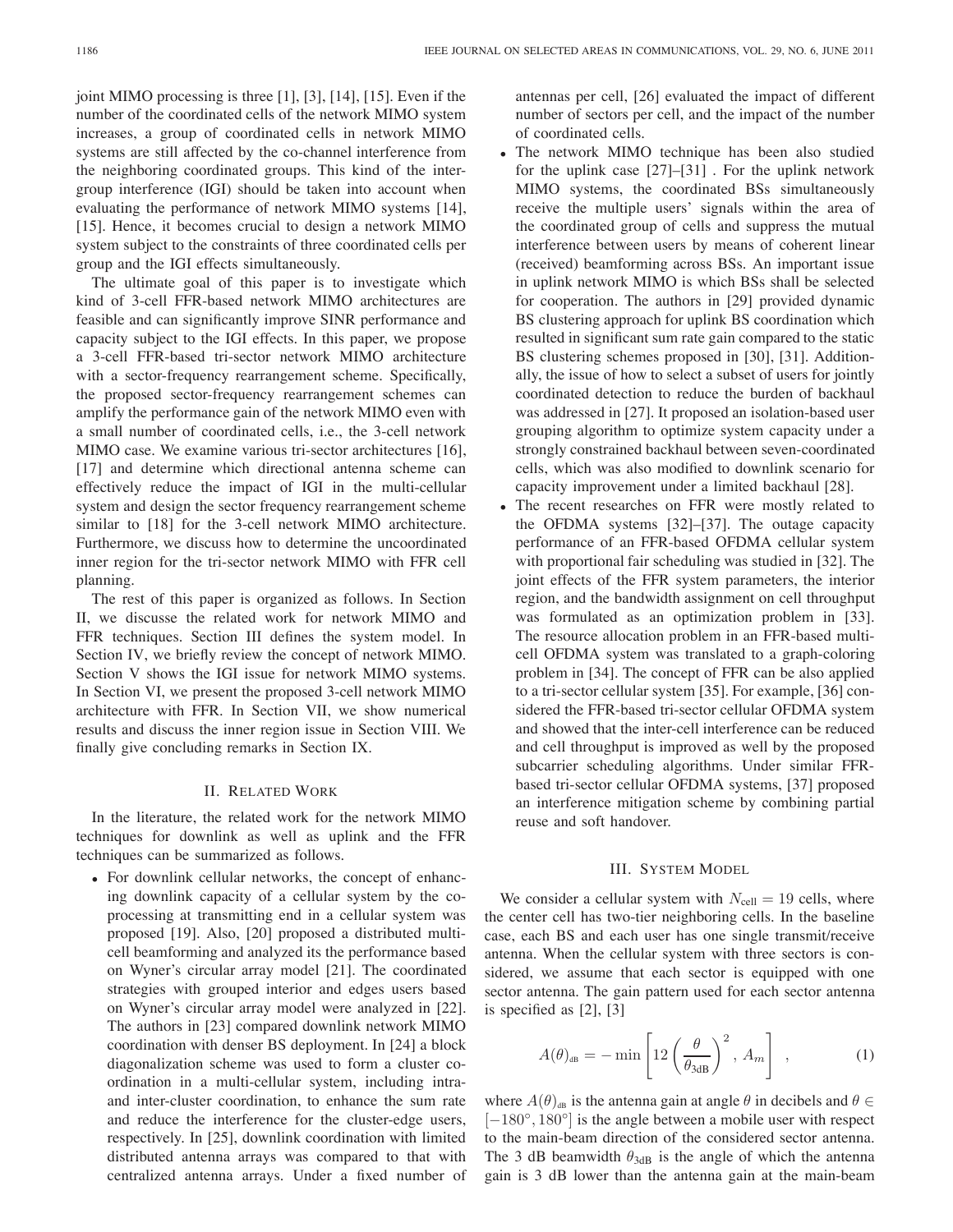direction, and the parameter  $A_m = 20$  dB is the maximum attenuation for the sidelobe.

For the transmitted signal  $x_j$  from BS  $j$ , the received signal of mobile user  $k$  is written as

$$
y_k = h_{k,j}x_j + \sum_{i \neq j, i \in \mathcal{I}} h_{k,i}x_i + n_k \quad , \tag{2}
$$

where  $h_{k,j}$  and  $n_k$  are the channel response between mobile k and BS  $j$  and the additive noise at the k-th mobile, respectively; and  $\mathcal I$  is the set of interfering BSs for mobile  $k$ . The radio channel models considered in this paper include the effects of Rayleigh fading, shadowing, and path loss. Specifically, we represent the channel response  $h_{k,j}$  as

$$
h_{k,j} = \alpha_{k,j} \sqrt{\beta_{k,j} A(\theta_{k,j}) \left(\frac{d_{k,j}}{d_{\text{ref}}}\right)^{-\mu}},
$$
 (3)

where  $\alpha_{k,j}$  and  $\beta_{k,j}$  are the fast Rayleigh fading and shadowing between mobile  $k$  and BS  $j$ , respectively;  $d_{k,j}$  and  $d_{ref}$  are the distance between mobile k and BS j and a reference distance between the center and the vertex of a cell, respectively; and  $\mu$  is the path loss exponent.  $A(\theta_{k,j})$  is the antenna gain for mobile  $k$  with respect to BS  $j$  whose value is a function of  $\theta_{k,j}$  based on (1) for the sectorized antenna and  $A(\theta_{k,j})=1$  for the omni-directional antenna.

Considering the above signal and radio channel models, we can represent the received signal to noise ratio (SNR) of mobile  $k$  from BS  $j$  as

$$
SNR_{k,j} = |\alpha_{k,j}|^2 \beta_{k,j} A(\theta_{k,j}) \left(\frac{d_{k,j}}{d_{\text{ref}}}\right)^{-\mu} \Gamma , \qquad (4)
$$

where Γ represents the interference-free SNR defined as the SNR measured at the reference distance  $d_{ref}$  with only path loss considered, and the noise power is normalized to unity. The parameter  $\Gamma$  captures the effect of various channel and antenna parameters including transmit power, cable loss, transmit and receive antenna heights, thermal noise power, and other link budget parameters. For  $d_{ref} \cong 1.1547$  km, the reference SNR  $\Gamma = 18$  dB for a BS-to-BS distance of  $R_{\text{B2B}} = 2$  km and a macro-cellular system with 30 Watts' transmit power [38]. For mobile  $k$  of BS  $j$ , we can express its corresponding SINR as

$$
\gamma_{k,j} = \frac{\text{SNR}_{k,j}}{1 + \sum_{i \neq j, i \in \mathcal{I}} \text{SNR}_{k,i}} \quad . \tag{5}
$$

The corresponding channel capacity for each SINR value  $\gamma_{k,j}$  can be given by  $\log_2(1 + \gamma_{k,j})$  bit/s/Hz. In this paper, we consider the achievable capacity for various modulation and coding schemes (MCS) considered in the standard [39]. For the considered MCSs  $\{QPSK\frac{1}{2}, QPSK\frac{3}{4}, 16\text{-}QAM\frac{1}{2}, 16\text{-}QAM\frac{1}{2}\}$ QAM<sup>3</sup>/<sub>4</sub>, 64-QAM<sup>3</sup>/<sub>4</sub><sup>3</sup>/<sub>4</sub><sup>3</sup>/<sub>4</sub><sup>5</sup> the corresponding SINR requirements and the spectrum efficiencies are {6, 8.5, 11.5, 15, 19, 21} dB and {1.0, 1.5, 2.0, 3.0, 4.0, 4.5} bit/s/Hz, respectively.

### IV. NETWORK MIMO

Network coordination can improve spectral efficiency by eliminating the inter-cell interference in multi-cellular systems [4], [5]. With a high-speed backhaul, the BSs can be synchronized, and all the BSs can exchange the channel state information (CSI) of each coordinated sites via the central coordinator. With full BS cooperation, the downlink network MIMO transmission can be modelled as the downlink transmission in the multi-user MIMO broadcast system. Consider a network MIMO system with M coordinated BSs, each of which transmits data streams to its own target mobile station. Define the transmitted signal vector with  $M$  elements as

$$
\mathbf{x} = \mathbf{W}\mathbf{s} = \begin{bmatrix} w_{1,1} & \cdots & w_{1,M} \\ \vdots & w_{j,k} & \vdots \\ w_{M,1} & \cdots & w_{M,M} \\ \frac{\Delta}{\Delta} \mathbf{w}_1 & \cdots & \frac{\Delta}{\Delta} \mathbf{w}_M \end{bmatrix} \begin{bmatrix} s_1 \\ \vdots \\ s_M \end{bmatrix} , \qquad (6)
$$

where  $s_k$  ( $k = 1, \ldots, M$ ) is the data symbol of the k-th user, and  $w_k$  is the corresponding precoding weight column vector. Note that the  $j$ -th antenna output in a network MIMO system is a linear combination of  $M$  data symbols, i.e.,  $x_j = \sum_{k=1}^{M} w_{j,k} s_k$ . Then, the users' received signals **y** from *M* BSs are given by M BSs are given by

$$
\mathbf{y} = \mathbf{H}\mathbf{x} + \mathbf{n} = \begin{bmatrix} \mathbf{h}_1 \\ \vdots \\ \mathbf{h}_M \end{bmatrix} \mathbf{x} + \mathbf{n} \tag{7}
$$

where **n** denotes the noise vector,  $\mathbf{H} = [h_{k,j}]_{M \times M}$  denotes the channel matrix with the channel response  $h_{k,j}$  between mobile k and BS j defined in (3), and  $\mathbf{h}_k = [h_{k,1} \cdots h_{k,M}]$ is the channel vector of the  $k$ -th user. Thus, we can represent the received signals of mobile  $k$  as

$$
y_k = s_k ||\mathbf{h}_k \mathbf{w}_k|| + \sum_{i=1, i \neq k}^{M} s_i ||\mathbf{h}_k \mathbf{w}_i|| + n_k , \qquad (8)
$$

where ||**v**|| denotes the norm of a vector **v**.

Denote  $p_k$  as the average power of data stream  $s_k$ , i.e.,  $p_k = E[|s_k|^2]$ . According to the network MIMO principle, the following constraint  $E[|x_k|^2] \leq P_{\text{DC}}$  should be satisfied for following constraint  $E[|x_j|^2] \leq P_{\text{BS}}$  should be satisfied for<br>every BS  $i-1$  *M*. Then it follows that every BS  $j = 1, \ldots, M$ . Then, it follows that

$$
\begin{bmatrix} |w_{1,1}|^2 & \cdots & |w_{1,M}|^2 \\ \vdots & \ddots & \vdots \\ |w_{M,1}|^2 & \cdots & |w_{M,M}|^2 \end{bmatrix} \begin{bmatrix} p_1 \\ \vdots \\ p_M \end{bmatrix} \leq P_{\text{BS}} \mathbf{1}_M , \quad (9)
$$

where  $P_{BS}$  is the maximum transmit power of each BS, and  $\mathbf{1}_M$  is an  $M \times 1$  vector with all elements equals one. It is well known that dirty paper coding (DPC) [8] can achieve the capacity of the multi-user MIMO broadcast system. Due to high complexity, suboptimal zero-forcing (ZF) and zeroforcing dirty paper coding (ZF-DPC) multi-user MIMO algorithms were proposed [9]. Similarly, there exist the optimal DPC network MIMO algorithm and the suboptimal ZF and ZF-DPC network MIMO algorithms [5], [6]. We will consider ZF and ZF-DPC network MIMO algorithms in this paper.

#### *A. ZF Network MIMO Transmission*

The goal of ZF network MIMO transmission is to invert the channel to obtain  $\mathbf{H}\mathbf{W} = \mathbf{I}_M$ , where  $\mathbf{I}_M$  is an  $M \times M$ identity matrix. The weight matrix **W** can be obtained by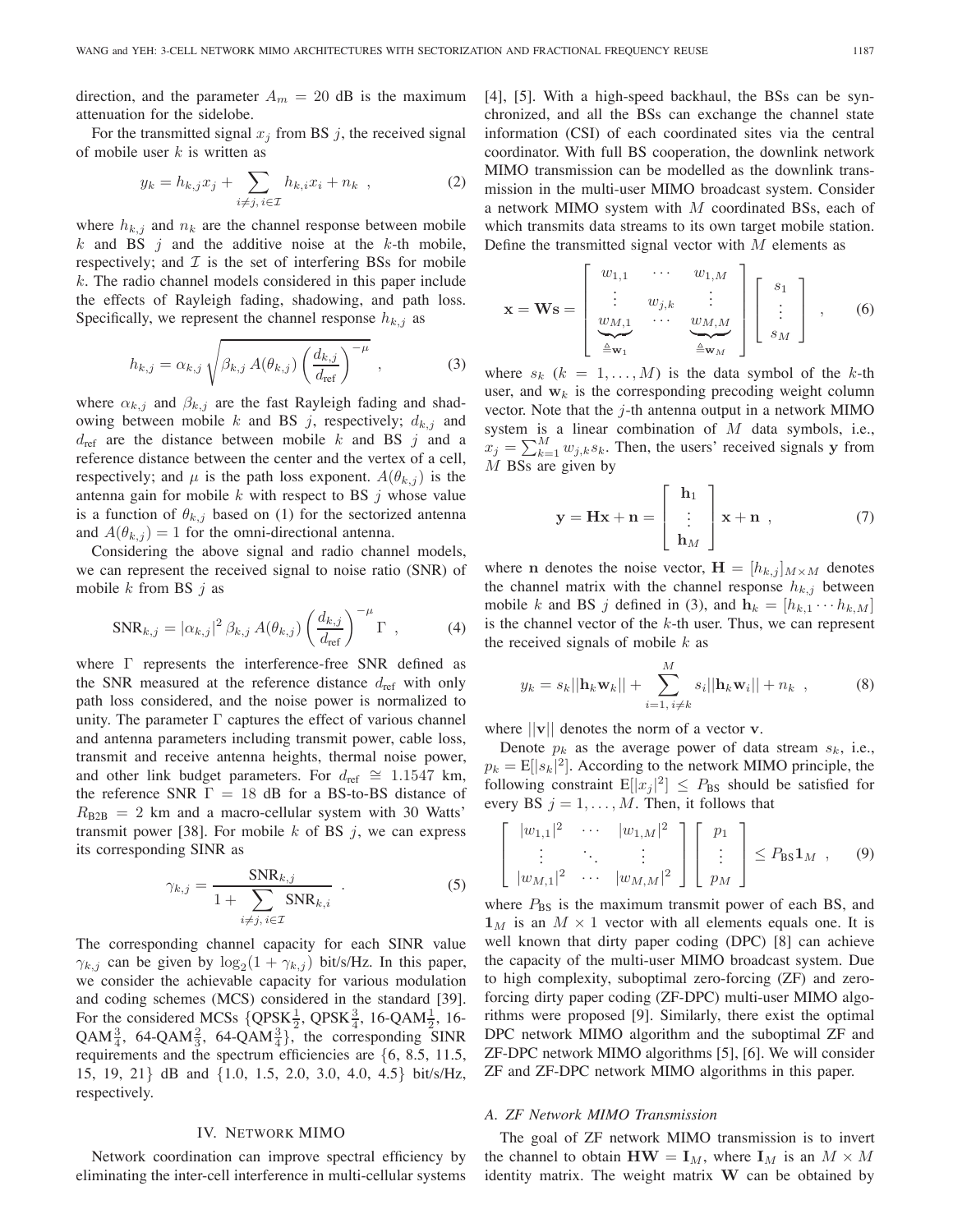using the pseudo-inverse of the channel matrix. The received signal vector is hence given by

$$
Y = Hx + n = HWs + n = s + n . \qquad (10)
$$

With per-base power constraint (9), the objective of the network MIMO system is to maximize the minimum rate among the coordinated cells, and the corresponding maximum common rate solutions are [5]

$$
p_k = \frac{P_{\text{BS}}}{\max_{j} [\mathbf{WW}^*]_{(j,j)}} = \frac{P_{\text{BS}}}{\max_{j} \sum_{k} |w_{j,k}|^2} , \text{ for all } k, (11)
$$

which results in an equal symbol power transmission and (·)<sup>∗</sup> denotes the conjugate transpose operation. Therefore, the corresponding mobile's rate is given by  $\log_2(1 + p_k/\sigma^2)$ bit/s/Hz among all the coordinated cells, where  $\sigma^2$  represents the noise power. From (11), we can observe that the actual average power of data stream  $s_k^2$  (i.e.,  $p_k$ ), will be lower than the original available transmission power  $P_{BS}$  due to beamforming weights.

## *B. ZF-DPC Network MIMO Transmission*

The ZF-DPC network MIMO transmission constructs the linear weight matrix  $W = Q^*$  through the QR decomposition of the channel matrix  $H = LQ$ , where L is a lower triangular matrix with  $(k, i)$ -th entry  $L_{k,i}$  and **Q** is a unitary matrix with  $\mathbf{Q}\mathbf{Q}^* = \mathbf{Q}^* \mathbf{Q} = \mathbf{I}_M$ . The received signal is written as

$$
Y = Hx + n = LQQ^*s + n = Ls + n \t{12}
$$

and the corresponding  $k$ -th mobile's received signal is  $y_k =$  $L_{k,k} s_k + \sum_{i < k}$  $\sum_{i \leq k} L_{k,i} s_i + n_k$ . Note that the weight matrix  $\mathbf{W} = \mathbf{Q}^*$ ensures no interference from data symbols with indices  $i > k$ . The remaining interference from data symbols  $i < k$  are taken care of by the successive interference cancellation of DPC. Based on the result of ZF network MIMO transmission, if we set  $p_k = p$  for all k, the per-site power constraint (9) becomes  $E[|x_j|^2] = [\mathbf{WW}^*]_{(j,j)} p = \sum_k |w_{j,k}|^2 p \leq P_{\text{BS}}$  for all transmitted signal  $x$ . Recall that the weight matrix  $\mathbf{W}$ all transmitted signal  $x_j$ . Recall that the weight matrix  $\mathbf{W} = \mathbf{\Omega}^* \mathbf{W}$  baye  $[\mathbf{W} \mathbf{W}^*]_{ij}$ ,  $\mathbf{w} = [\mathbf{\Omega}^* \mathbf{\Omega}]_{ij}$ ,  $\mathbf{w} = [\mathbf{I}_{ik}]_{ij}$ ,  $\mathbf{w} = 1$ **Q**<sup>\*</sup>. We have  $[\mathbf{WW}^*]_{(j,j)} = [\mathbf{Q}^* \mathbf{Q}]_{(j,j)} = [\mathbf{I}_M]_{(j,j)} = 1.$ Thus, we can set  $p_k = P_{BS}$  for each coordinated BS. Given the received signal in  $(12)$ , mobile k can achieve the capacity  $\log_2(1+|L_{k,k}|^2 p_k/\sigma^2)$  bit/s/Hz. Note that the channel vectors<br>of channel matrix H need to reorder similar to the case in of channel matrix **H** need to reorder similar to the case in traditional multi-user MIMO broadcast systems [40].

# V. EFFECTS OF INTER-GROUP INTERFERENCE ON NETWORK MIMO SYSTEMS

## *A. SINR Performance Model*

When applying network MIMO in a multi-cellular environment, it is important to include the effects of IGI among the coordinated network MIMO groups. Clearly, a group of coordinated cells will cause interference to the neighboring coordinated group of cells even if the intra-group interference has been cancelled by the joint multi-BS processing. Consider a cell with two-tier surrounding cells layout under M-cell network MIMO coordination. Denote  $\mathcal{I}_G$  as the set of index for the interfering network MIMO groups and G*<sup>i</sup>* as the



Fig. 1. An example of inter-group interference for the 3-cell and 7-cell network MIMO systems.

cluster of cells for group  $i, i \in \mathcal{I}_G$ . Let  $[w_{a,b}^{(G_i)}]_{M \times M}$  be the precoding weights for cell  $a \in G_i$  with respect to mobile  $b = 1, \dots, M$ . With data symbol  $s_b^{(G_i)}$  of mobile b, the output signal transmitted from cell a can be represented as signal transmitted from cell  $a$  can be represented as

$$
x_a^{(G_i)} = \sum_{b=1}^{M} w_{a,b}^{(G_i)} s_b^{(G_i)} . \tag{13}
$$

From (8) and (13), we can obtain the SINR of mobile  $k$  as follows:

$$
\gamma_k^{\text{IGI}} = \frac{p_k ||\mathbf{h}_k \mathbf{w}_k||^2}{1 + \sum_{i \in \mathcal{I}_G} \sum_{a \in G_i} \sum_{b=1}^M p_b^{(G_i)} |h_{k,a}^{(G_i)} w_{a,b}^{(G_i)}|^2}, \qquad (14)
$$

where  $p_k = \mathbb{E}[|s_k|^2]$  and  $p_b^{(G_i)}$  are the average power of stream  $s_k$  and  $s_b^{(G_i)}$ , respectively; and  $h_{k,a}^{(G_i)}$  is the channel response between the considered mobile k and the interfering BS  $a \in$  $G_i$ . According to (11)  $p_b^{(G_i)} = p^{(G_i)}$ . From (14), we can obtain the SINR with ZE-based network MIMO transmission as the SINR with ZF-based network MIMO transmission as

$$
\gamma_{k, \text{ZF}}^{\text{IGI}} = \frac{p_k}{1 + \sum_{i \in \mathcal{I}_G} \sum_{a \in G_i} \sum_{b=1}^M p^{(G_i)} |h_{k, a}^{(G_i)} w_{a, b}^{(G_i)}|^2} \qquad (15)
$$

If ZF-DPC network MIMO transmission is adopted, the corresponding SINR is represented as

$$
\gamma_{k,\text{ZFDPC}}^{\text{IGI}} = \frac{P_{\text{BS}}|L_{k,k}|^2}{1 + \sum_{i \in \mathcal{I}_G} \sum_{a \in G_i} \sum_{b=1}^M P_{\text{BS}} |h_{k,a}^{(G_i)} w_{a,b}^{(G_i)}|^2}, \quad (16)
$$

where  $L_{k,k}$  is defined in (12).

# *B. SINR Performance Degradation*

In this section, we explain why IGI affects the performance of network MIMO systems by examples. Fig. 1 shows the 3 cell and 7-cell network MIMO systems. In the case of 3-cell network MIMO, cells 0, 4 and 5 forms a 3-cell network MIMO group  $G_0$ . Although for cell 0, network MIMO transmission cancels the intra-group interferences from cells 4 and 5, many two-tier cells still cause interference to cell 0. In this case,  $\mathcal{I}_G = \{1, 2, \ldots, 8\}$  and the corresponding cells in each group are  $G_1 = \{1, 2, 8\}, G_2 = \{3, 10, 11\}, G_3 = \{12, 13\}, G_4 =$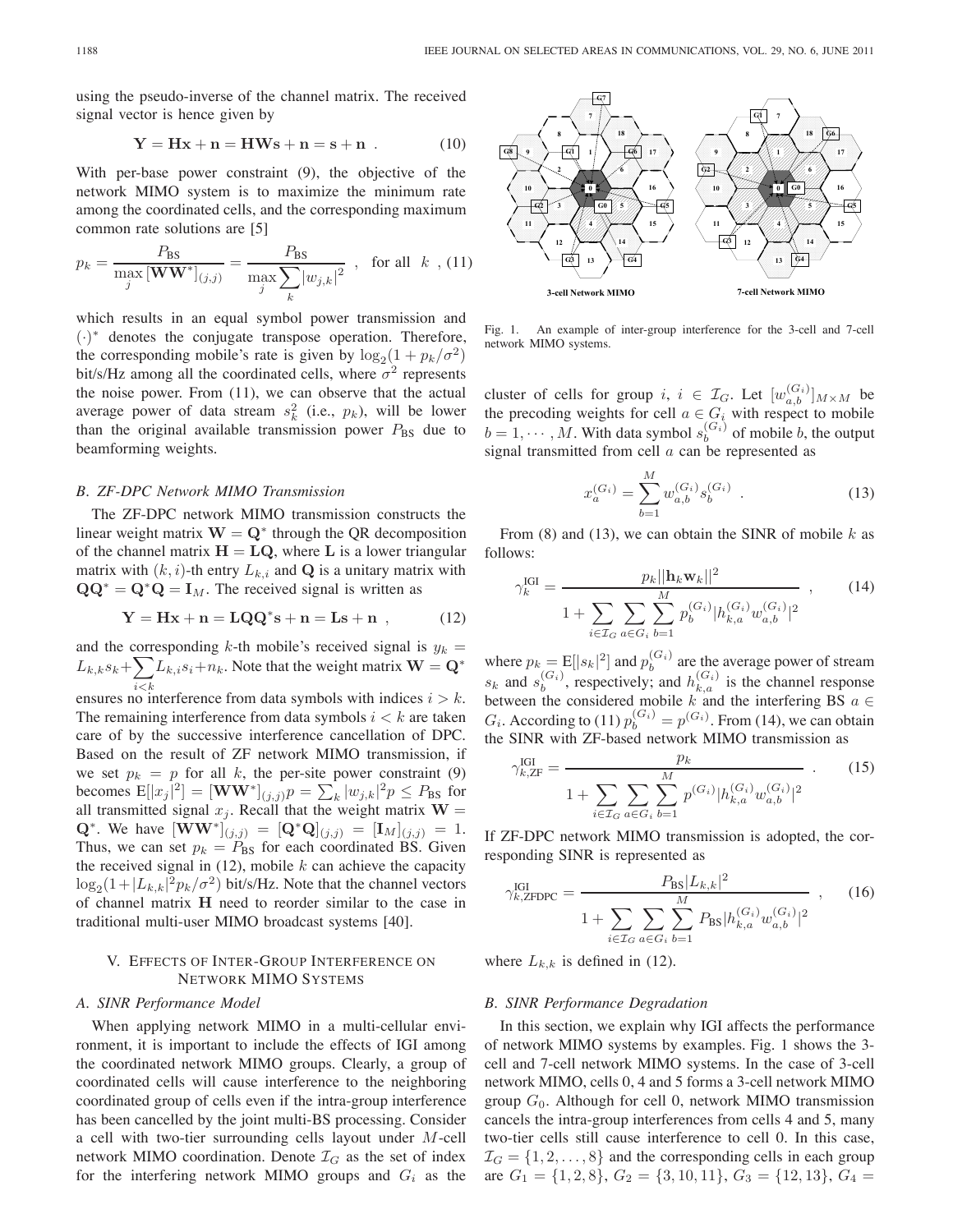

Fig. 2. Effects of inter-group interference for the 3-cell and 7-cell network MIMO systems.

 $\{14\}, G_5 = \{15, 16\}, G_6 = \{6, 17, 18\}, G_7 = \{7\}, \text{ and }$  $G_8 = \{9\}$ . After the network MIMO cancelling the intercell interference for cell 0, there still exists 4 and 12 firsttier and second-tier interferers, respectively. Note that all the interferers also transmit M-cell coordinated signals. In a 7 cell network MIMO system, the coordinated partners of cell 0 are cells  $\{1, 2, 3, 4, 5, 6\}$ . In this case, the IGI from the second-tier cells 7 to 18 cannot be reduced by the multi-BS joint processing.

Figure 2 shows the effects of IGI on the ZF-DPC network MIMO through  $5 \times 10^4$  channel realizations. At the 10 % outage probability, the IGI effects degrade the SINR by 14 dB and 23 dB for the 7-cell and 3-cell network MIMO systems, respectively. For comparison, the performances of network MIMO without the IGI effects are also shown in the figure, i.e., 19-cell (solid line), 7-cell (diamond legend), and 3-cell (circle legend). We find that without IGI effects the SINR performance of 7-cell network MIMO system approaches that of the 19-cell network MIMO system. This result implies that the coordination size  $M = 7$  is enough for designing network MIMO systems in the case without IGI effects. However, the received signal quality of the network MIMO systems will be deeply affected when interferences from the other groups are considered.

#### *C. Unbalanced Signal Quality Effects*

Based on the observation from the 7-cell network MIMO system, the IGI incurs an unbalanced signal quality issue when a large coordination size is used. That is, the central cells among a coordinated group have better signal quality than the edged cells. Take the 7-cell network MIMO as the example. The IGI for cell 0 is from the second-tier interferers as mentioned before. However, the edged cells  $\{1, 2, 3, 4, 5, 6\}$ have three first-tier interferers and 15 second-tier interferers. As a result, the edge cells will suffer more serious IGI than the central cells especially when the coordination size  $M$  increases. Hence, the signal quality among  $M$  coordinated cells is unbalanced in the conventional network MIMO architecture. To sum up, the IGI causes severe performance degradation and



Fig. 3. Fractional frequency reuse (FFR) sectorization for proposed 3-cell network MIMO coordinations.

the unfairness issue among a group for multi-cellular network MIMO systems.

Note that the 3-cell network MIMO does not suffer from this unbalanced issue because each member in a coordinated group has the same geographic condition. In other words, each cell is an "edged cell" in the 3-cell group and has the same interferers distribution. However, the performance improvement resulted from such a small-size coordination is not significant from Fig. 2. In the following section, we propose a novel network MIMO architecture to improve the signal quality and achieve the fairness among a group of cells simultaneously.

# VI. FREQUENCY PARTITION-BASED THREE-CELL NETWORK MIMO

## *A. FFR with Sectorization*

Figure 3 shows the FFR planning for a tri-sector cellular system. In this figure, frequency bands are partitioned into the inner frequency bands  $f_A$  and the outer frequency bands  $f_B$ , where  $f_B$  is further partitioned into three subbands  $f_{B_1}$ ,  $f_{B_2}$ , and  $f_{B_3}$  (the gray, slash, and grid area, respectively). In general, the inner frequency bands  $f_A$  adopts universal reuse factor one with omni-directional antenna for the interior cell users; the outer frequency bands  $f_B$  adopts reuse factor  $1/3$ for the users in each sector. By means of FFR, the intra-cell interference can be avoided due to four orthogonal subbands. Assume  $f_{B_1}$ ,  $f_{B_2}$ , and  $f_{B_3}$  have the same bandwidth with  $N$  frequency resource units (RU) in each outer subband, i.e.,  $f_{B_p} = \{f_{B_{p,1}}, \ldots, f_{B_{p,N}}\}$  for  $p = 1, 2, 3$ .

In this paper, we consider two kinds of tri-sector frequency planning methods: regular and rearranged frequency partitions. In the traditional regular tri-sector frequency partition, the sectors with the same main-beam direction at each cell are with the same frequency band (e.g. the left cellular system in Fig. 3), which can be found in [35]–[37]. As for the rearranged tri-sector frequency partition, the sectors with the same mainbeam direction at the neighboring cells can have different frequency bands as shown in the right part of Fig. 3. We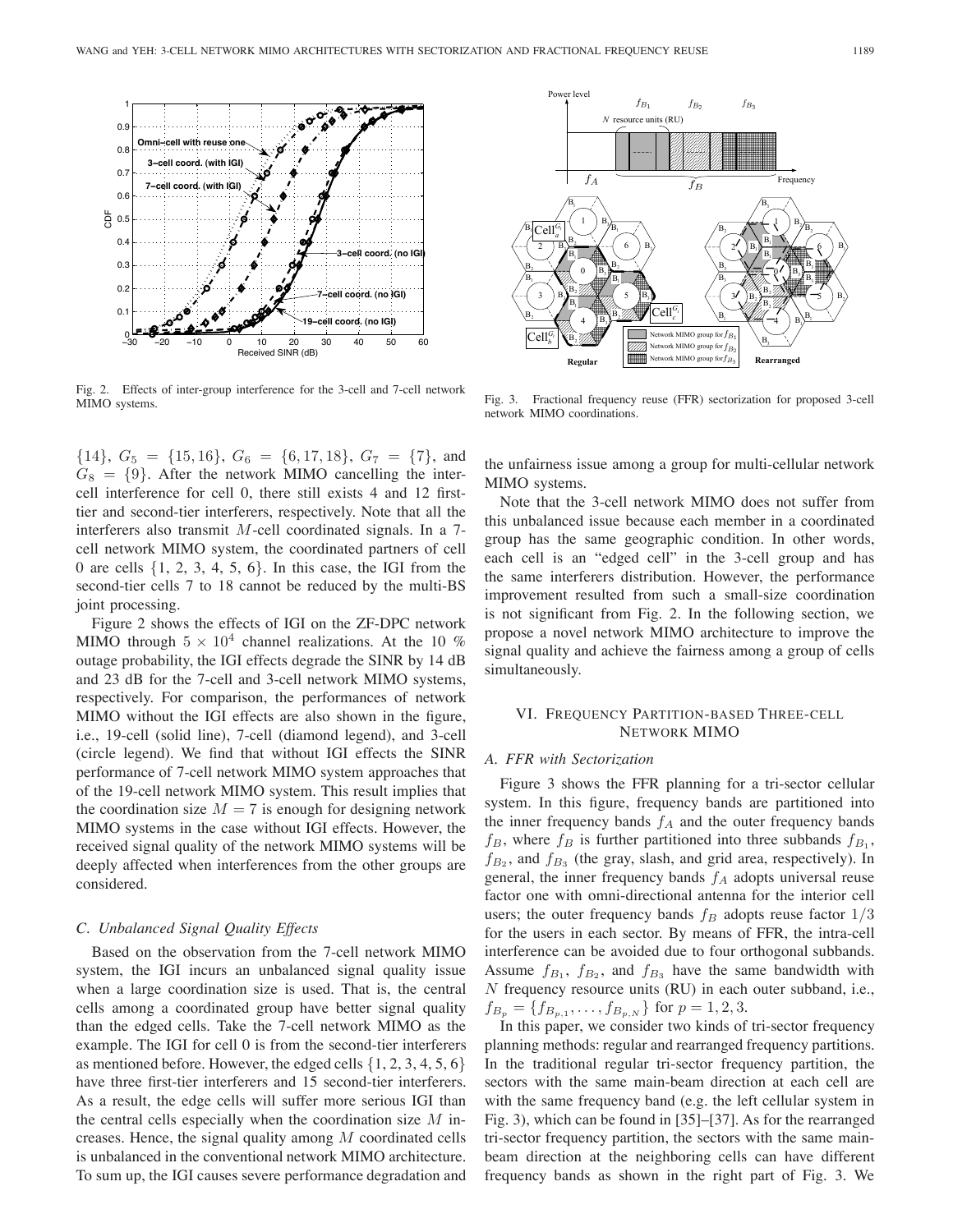

Fig. 4. Interference example for 3-cell FFR-based network MIMO with regular tri-sector frequency partition (consider cell 0).

will design the network MIMO systems based on the above two tri-sector frequency partitions. Although the rearranged tri-sector frequency partition may yield severer co-channel interference than the regular tri-sector frequency partition, we will show that combining the 3-cell network MIMO with the rearranged tri-sector frequency partition can outperform the 3 cell network MIMO with regular tri-sector frequency partition.

# *B. FFR-based Network MIMO with Regular Tri-Sector Frequency Partition*

In this section, we combine network MIMO with FFR and the regular tri-sector frequency partition. As mentioned before, the FFR method partitions the whole frequency band into different zones. Compared to the conventional omni-cell with universal frequency reuse factor of one, the tri-sector cellular system combined with FFR can significantly reduce the interference, while fully utilizing the frequency band at each cell. As an example in Fig. 4, when a user of cell 0 utilizes one of RU  $f_{B_{1,n}}$   $(n = 1, \ldots, N)$  in frequency band  $f_{B_1}$ , the interference comes from 7 cells  $\{4, 5, 12, 13, 14, 15,$ <sup>16</sup>} under the assumption of perfect <sup>120</sup>◦ sector antenna rather than being interfered by all 18 cells in the omni-directional case. Here, the question is how we can further improve the SINR on top of FFR? The solution proposed in this paper is to further incorporate the network MIMO technique with FFR.

From Fig. 4, we find that the seven interfering sources consists of two critical interferers coming from first-tier neighboring cells 4 and 5 and five weaker second-tier interferers due to higher path loss. Therefore, we use the network MIMO technique to cancel the two most severe interference. Instead of coordinating huge number of cells, we propose a coordination scheme with only three cells. We define those coordinated cells as a group shown in Fig. 3. For the arbitrary group  $G_i$ , we label the three cells as  $\text{Cell}_a^{G_i}$ ,  $\text{Cell}_b^{G_i}$ , and  $\text{Cell}_c^{G_i}$ , respectively. For the 3-cell coordination, we can apply network MIMO transmission to each subband  $f_{B_{p,n}}$  for  $p = 1, 2, 3$ and  $n = 1, \ldots, N$ . Under the assumption of perfect sector directional antenna, the channel matrix of  $f_{B_{1,n}}$  for cell 0 in

the group  $\{0, 4, 5\}$  is

$$
\mathbf{H}(f_{B_{1,n}}) = \begin{bmatrix} h_{(0),0} & h_{(0),4} & h_{(0),5} \\ 0 & h_{(4),4} & 0 \\ 0 & 0 & h_{(5),5} \end{bmatrix} , \quad (17)
$$

where  $(x)$  denotes the corresponding served user in cell x. We eliminate the interference caused by  $h_{(0),4}$  and  $h_{(0),5}$  (from cells 4 and 5) by network MIMO. As a result, the two most severe interference is cancelled through a small-sized  $(3 \times 3)$ matrix computation. Importantly, this small-sized cooperation scheme can be applied to all the cells within the entire service area. For example in Fig. 4, at certain time slot we have many cooperated groups among the 19-cell layout: cells  $\{0, 4, 5\}$ , {8, 2, 1}, {10, 11, 3}, and {18, 6, 17}. Not only the middle cell (cell 0) is coordinated with its neighboring cells, but the cells in the outer layer are also coordinated simultaneously.

*1) Cells Regrouping and Partner Selection:* In this section, we propose a cell regrouping and partner selection scheme to address the service fairness issue caused by the network MIMO systems with the regular tri-sector frequency partition. From Fig. 4, among arbitrary group G*i*, the cell labelled as "Cell $\tilde{G}_i$ " can achieve free intra-group interference within the whole subband  $f_{B_1} = \{f_{B_{1,1}}, \ldots, f_{B_{1,N}}\}$  under network MIMO systems. However, subbands  $f_{B_2}$  and  $f_{B_3}$  are still affected by two first-tier cells and five second-tier cells. We therefore define  $f_{B_1}$  as the primary band of Cell<sup> $G_i$ </sup> for group  $G_i$ . Similarly, we define  $f_{B_2}$  and  $f_{B_3}$  as the primary band of Cell<sup>*G<sub>i</sub>*</sup> and Cell<sup>*G<sub>i</sub>*</sup>, respectively. Therefore, the cell users served by different subbands among a group can have different signal quality. Note that this service fairness issue is different from the unbalanced signal quality issue mentioned in Section V-C.

The service fairness issue can be resolved by the proposed regrouping and partner selection scheme. Assume that cell 0 is grouped with cells 4 and 5 with primary band  $f_{B_1}$ at certain time slot one, as shown in Fig. 5. Cell 0 will regroup with cells 1 and 6 at the next time slot two by counterclockwise rotating way to reselect coordinated partner. After this regroup, the primary band of cell 0 becomes  $f_{B_2}$ . Similarly, cell 0 regroups with cells 2 and 3 at time slot three by counterclockwise reselecting coordinated partner again and the corresponding primary band becomes  $f_{B_3}$ . In this way, all cells will simultaneously "rotate" and regroup with two new neighboring cells at a new time slot, where "rotate" means the coordinated partner reselection procedure. Take the three cells  $\{0, 4, 5\}$  an example. Those cells form a group at time slot one. At time slot two, cell 0's regroup set is now  $\{1,0,6\}$ , cell 4's regroup set is  $\{3, 12, 4\}$ , and cell 5's regroup set is  $\{5, 14, 15\}$ . Similarly, cell 0's regroup becomes  $\{2, 3, 0\}$ , cell 4's regroup set is  $\{4, 13, 14\}$ , and cell 5's regroup set is  $\{6, 5, 16\}$  at time slot three. Each cell has the chance to cooperate with neighboring six cells in order and each sector has the opportunity to become the primary band under this kind of time-division multiple access (TDMA) based regrouping and partner selection scheme. Similar concept can be also applied to frequency-division multiple access (FDMA) manner by further partitioning each outer subband  $f_{B_n}$  into three disjoint subsets. Then each subset of  $f_{B_p}$  regroups with different neighboring cells.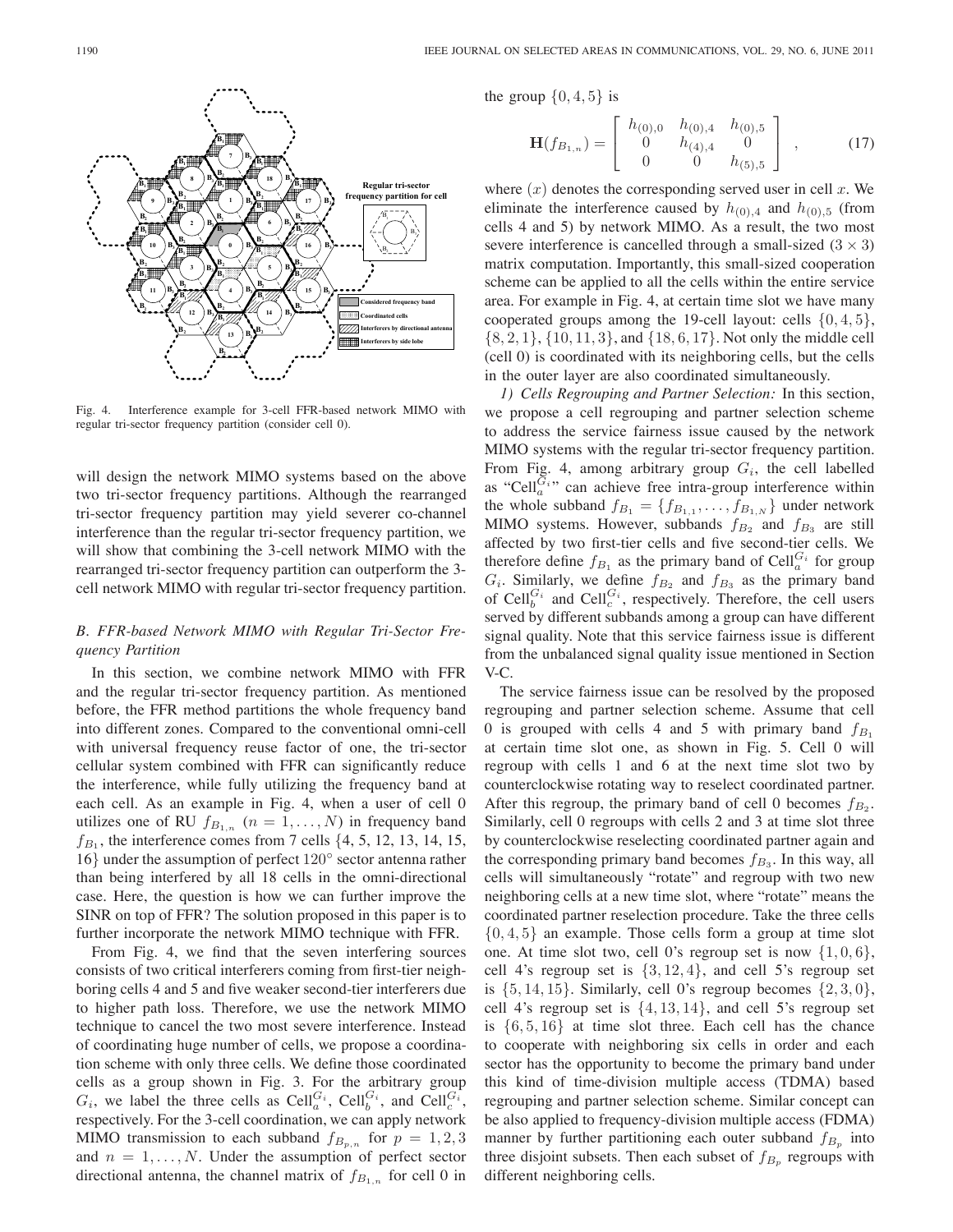

Fig. 5. Example of cells regrouping and partner selection for cell 0.



Fig. 6. Interference example for 3-cell FFR-based network MIMO with rearranged tri-sector frequency partition (consider cell 0).

# *C. FFR-based Network MIMO with Rearranged Tri-Sector Frequency Partition*

*1) Cell Planning for 120-degree Tri-Sector Architecture:* In this section, we propose another multi-cellular architecture with rearranged tri-sector frequency partitions among cells. As shown in Fig. 6, there are totally three kinds of frequency partitions. After this rearranged tri-sector frequency partition among a multi-cellular system, a cell coordinates with six neighboring cells to form three individually network MIMO groups for each subband. For example, cell 0 coordinates with cells 1 and 2 for subband  $f_{B_1}$ , with cells 3 and 4 for subband  $f_{B_2}$ , and with cells 5 and 6 for subband  $f_{B_3}$ . In other words, we perform 3-cell network MIMO transmission in each subband.

From Fig. 6, when a user of cell 0 utilizes one of RU  $f_{B_{1,n}}$   $(n = 1, \ldots, N)$  in frequency band  $f_{B_1}$ , the interference sources are cells {1, 2, 11, 12, 14, 16, 17} under the assumption of perfect 120◦ sector antenna. Similarly we use the network MIMO technique to cancel the two most severe interfering sources. That is, the two first-tier interference from cells 1 and 2 (the dotted area in Fig. 6). The channel matrix



Fig. 7. Interference example for 3-cell FFR-based network MIMO with rearranged tri-sector frequency partition and 60◦ cell sectoring (consider cell 0).

for the group  $\{0, 1, 2\}$  in  $f_{B_{1,n}}$  is

$$
\mathbf{H}(f_{B_{1,n}}) = \begin{bmatrix} h_{(0),0} & h_{(0),1} & h_{(0),2} \\ h_{(1),0} & h_{(1),1} & h_{(1),2} \\ h_{(2),0} & h_{(2),1} & h_{(2),2} \end{bmatrix} .
$$
 (18)

For the users in cell 0, we now eliminate the interference caused by  $h_{(0),1}$  and  $h_{(0),2}$  (from cells 1 and 2) by network MIMO through a small-sized  $(3 \times 3)$  matrix computation. Ideally, there are only five second-tier interferers for each subband. Similar the network MIMO with regular tri-sector frequency partition, this cooperation can also be applied to all cells not only for a particular cooperated group. However, there is no service fairness issue for network MIMO systems with rearranged tri-sector frequency partition. As a result, we avoid cells regrouping to ease the complexity in deploying the network MIMO.

*2) Cell Planning for 60-degree Tri-Sector Architecture:* To address the effects of cell planning with different sectorization techniques, we further design the 3-cell network MIMO systems with three  $60^\circ$  cell sectoring. Here we consider rearranged tri-sector frequency partition to avoid the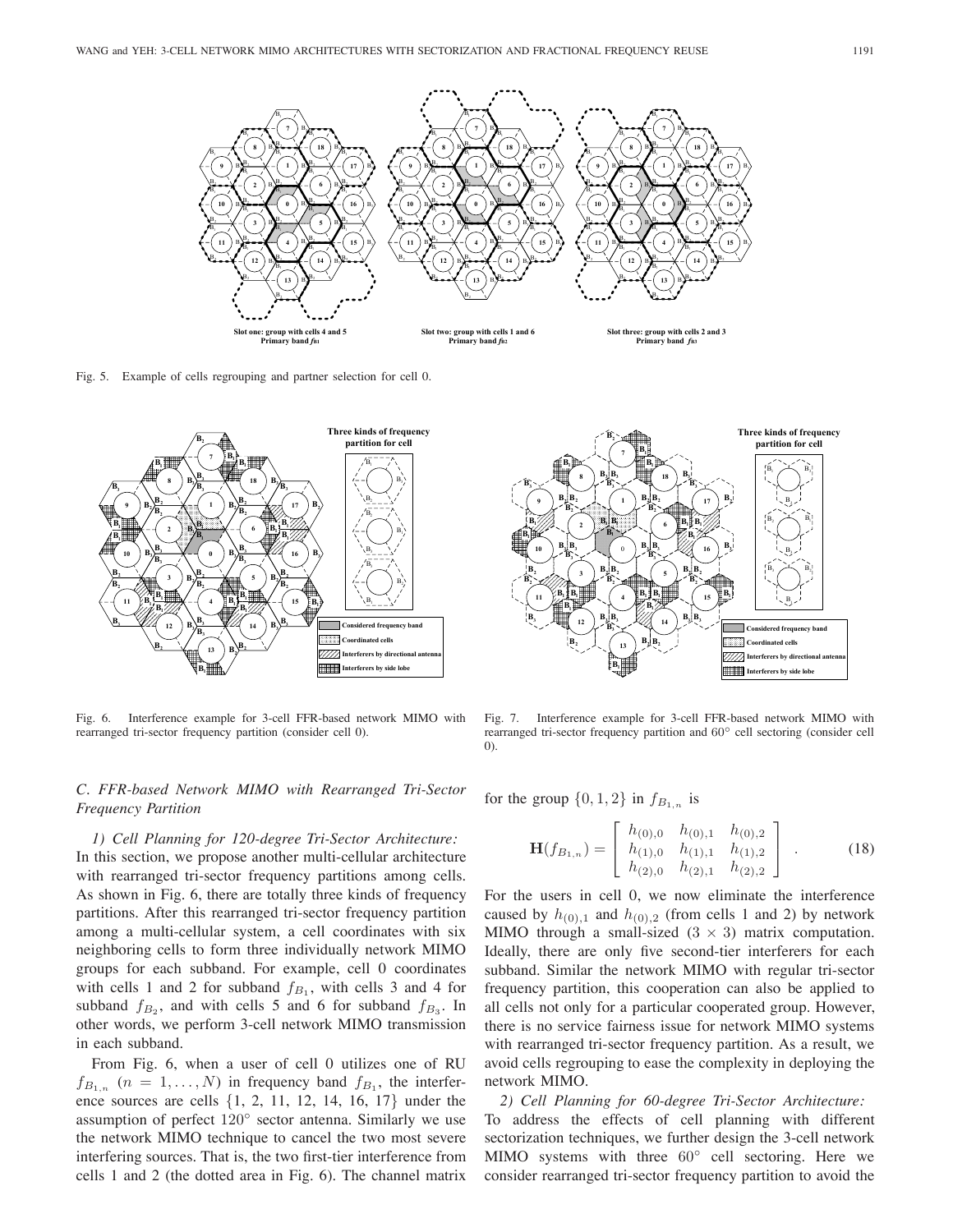

Fig. 8. Comparison of received SINR for conventional  $120^\circ$  tri-sector (1/3) FFR cellular systems and 3-cell ZF-DPC network MIMO systems with regular and rearranged tri-sector frequency partitions.

cells regrouping procedure. Figure 7 shows the example of the proposed rearranged <sup>60</sup>◦ tri-sector network MIMO systems. In this design, each cell has three hexagon-shaped sectors with different frequency assignment. The cells with 60<sup>°</sup> and 120<sup>°</sup> sectors are also called as the clover-leaf-shaped cells and diamond-shaped cells, respectively [16], [17]. Generally, this clover-leaf-shaped cells can match sector contour better than the cells with diamond-shaped sectors [16]. Additionally, the cells with 60◦ sectoring can use spectrum more efficiently [17]. Similar to the case of 120° sectoring, each cell under 60◦ sectoring performs three individually 3-cell network MIMO coordinations with its six neighboring cells for each frequency partition. The two first-tier interferers (the dotted area in Fig. 7) are cancelled through network MIMO transmissions. The 3-cell coordination structure can also be implemented for all the cells.

# *D. Complexity Comparison of Regular and Rearranged Frequency Partitions*

With the assumption of perfect sector directional antennas, the regular tri-sector frequency partition leads to a simpler channel matrix than the rearranged tri-sector frequency partition, e.g. (17) versus (18). For QR decomposition used for ZF-DPC network MIMO, an  $m \times n$  ( $m \ge n$ ) matrix **A** needs  $2n^2(m - n/3)$  flops by the Householder QR algorithm [41], where one flop is a complex multiplication or an addition floating-point operation. The simplified channel matrix for regular frequency partition is an upper Hessenberge matrix and can be factorized by the Givens Hessenberg QR algorithm with  $3n^2$  flops, where an  $n \times n$  matrix **A** is called the upper Hessenberg matrix if entry  $a_{i,j} = 0$  whenever  $i > j + 1$ . As a result, the complexity of constructing weight matrix utilizing ZF-DPC network MIMO transmissions for the regular and rearranged frequency partitions are  $3M^2$  flops and  $\frac{4}{3}M^3$  flops<br>respectively, where  $M = 3$  in our considered 3-cell network respectively, where  $M = 3$  in our considered 3-cell network MIMO architecture. For an  $n \times n$  channel inverse operation used for ZF network MIMO, we need LU factorization with



Fig. 9. Comparison of received SINR for conventional  $120^\circ$  tri-sector (1/3) FFR cellular systems and 3-cell ZF network MIMO systems with regular and rearranged tri-sector frequency partitions.

 $\frac{2}{3}n^3$  flops by Gaussian elimination [41]. For the upper Hessenberg matrix, the LU factorization can be completed with  $n^2$  flops. The complexity between the regular and rearranged frequency partitions are  $M^2$  flops and  $\frac{2}{3}M^3$  flops, respectively.

Note that the computational savings of the regular trisector frequency partition compared to the rearranged trisector frequency partition is under the assumption of using perfect sector directional antennas to construct the simplified channel matrix (17). For actual antenna pattern, the channel matrix of the regular tri-sector frequency partition will not be zero elements due to the effects of imperfect radiation from the sidelobe and backlobe, i.e.,  $h_{(4),0}$ ,  $h_{(5),0}$ ,  $h_{(5),4}$ ,  $h_{(4),5} \neq 0$ in (17). As a result, both regular and rearranged tri-sector frequency partitions perform full  $3 \times 3$  matrix computations with the same computational complexity.

Another advantage of the rearranged tri-sector frequency partition over the regular sector frequency partition is service fairness described in Section VI-B1. If network MIMO is employed at the regular tri-sector frequency partition, we need extra cell regrouping procedures to ensure the service fairness among the coordinated cells in each group.

Finally, we summarize the features of the proposed FFRbased 3-cell network MIMO systems: (i) using a small coordination size  $M = 3$  to perform low complexity network MIMO systems, (ii) reducing the effects of IGI via the combination of FFR and directional antennas, (iii) avoiding the unbalanced signal quality issue caused by larger coordination size  $M$ . Note that actual cell sectorization cannot be perfect by using directional antenna pattern (1). The other cells will also affect the received signal quality of cell 0. However, by taking advantage of sectoring and FFR, the impact caused by the side-lobe and back-lobe transmissions (the grid areas in Fig. 4, Fig. 6 and Fig. 7) is not significant compared to the omnicell with universal frequency reuse factor of one.

# VII. NUMERICAL RESULTS

In this section, we show the SINR performances of the proposed FFR-based 3-cell network MIMO systems. Consider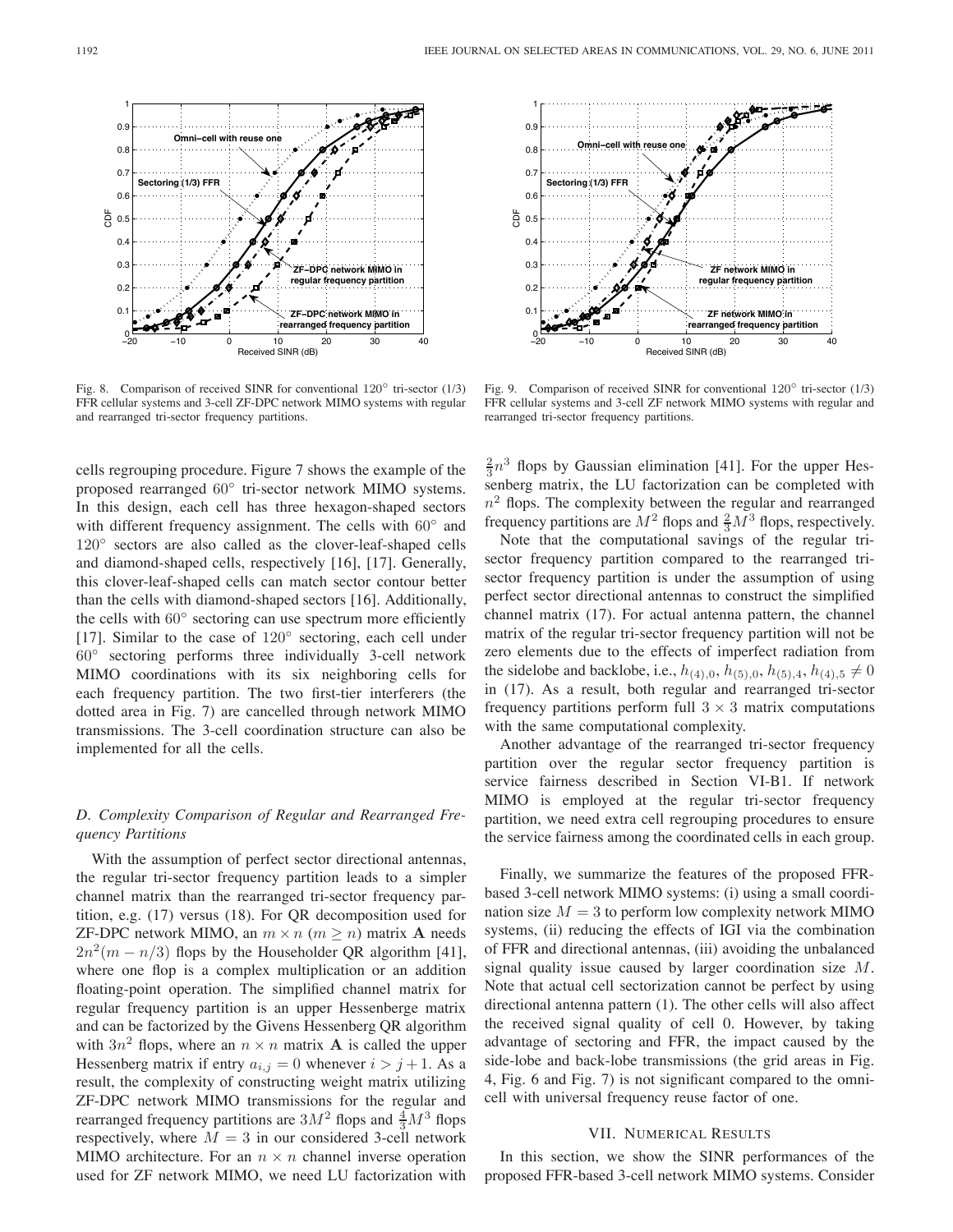

60 Omni,reuse one **1** Sectoring FFR **2** ZERENDO<br>ZF network MIMO (regular) **3** ZF network MIMO (rearranged) **4** 50 40  $Proof$  SINR  $>Y_{th}$ ] (%)  $\mathsf{Prob}[\,\mathsf{SINR} > \gamma_{\mathrm{th}}]\,( ^\circ \!\! \circ \bar{\mathsf{k}})$ 30 20 **1 2 3 4 1 23 4** 10 **1 2 3 4 1 2 3 4 1 2 3 4 1 2 3 4** QPSK 3/4 16-QAM 1/2 16-QAM 3/4 **MCS** 

Fig. 10. The percentage of mobile's SINR above the requirements of different MCSs under FFR-based 3-cell ZF-DPC network MIMO. The data rate are  $\{10, 15, 20, 30, 40, 45\}$  Mbits/s for different MCSs  $\{QPSK\frac{1}{2}, QPSK\frac{3}{4}, 16\}$  $QAM\frac{1}{2}$ , 16-QAM $\frac{3}{4}$ , 64-QAM $\frac{2}{3}$ , 64-QAM $\frac{3}{4}$ } under  $BW = 10$  MHz.

a multi-cellular system with BS-to-BS distance  $R_{\text{B2B}} = 2 \text{ km}$ . The interference-free SNR at cell edge is  $\Gamma = 18$  dB for  $120^\circ$ sectorized cells. The same values of BS-to-BS distance and  $\Gamma$  (for same transmission power comparison) are used for the clover-leaf-shaped cells. The standard deviation of shadowing is 8 dB and the path loss exponent  $\mu = 4$ . Mobile users are uniformly distributed within each sector/cell. The channel response between any user-and-cell pair is represented by (3), where the angle-depend antenna pattern is considered. In this paper, we assume perfect CSI obtained at each BS and a synchronized backhaul connection between the coordinated BSs to execute network MIMO transmissions. We leave the effects of imperfect CSI and synchronization delay as the future work. We did not consider the effect of inner region here and set the inner distance be zero. In the next section, we will discuss how to design the uncoordinated inner region for FFR-based multi-cellular broadband system.

## *A. Effects of Frequency Planning among Coordinated Cells*

At first, we present the received SINR performance for 3 cell coordination with both regular and rearranged tri-sector frequency partitions. The performance of network MIMO with ZF-DPC and ZF transmissions are shown in Figs. 8 and 9, respectively. The cell planning is 120◦ sectoring. The results of the omni-cells with universal frequency reuse factor of one (black point legend) and sectoring 1/3 FFR layout (circle legend) are also presented for comparisons, where 1/3 means reuse factor  $= 1$ , but three sector per cell and each sector has different band under the regular tri-sector frequency partition.

From Fig. 8, we find that the gain of interfering sources reduction (from 18 reduce to 7) by sectoring 1/3 FFR is quite significant which is about 10 dB improvement at the 90-th percentile of the received SINR. With the help of 3-cell ZF-DPC network MIMO, the SINR can be further improved

especially for the proposed rearranged tri-sector frequency partition scenario. For example, at the 90-th percentile of the received SINR, there are 2.7 dB and 8.5 dB improvements for

Fig. 11. The percentage of mobile's SINR above the requirements of different MCSs under FFR-based 3-cell ZF network MIMO. The data rate are {10, 15, 20, 30, 40, 45} Mbits/s for different MCSs  $\{\text{QPSK}\frac{1}{2}, \text{QPSK}\frac{3}{4}, 16\text{-QAM}\frac{1}{2}, \text{QPSK}\frac{1}{2}\}$ 

16-QAM $\frac{3}{4}$ , 64-QAM $\frac{2}{3}$ , 64-QAM $\frac{3}{4}$ } under *BW* = 10 MHz.

the regular and rearranged scenario, respectively. Fig. 9 shows the jointly effects of FFR and 3-cell ZF-based network MIMO. The gain of the ZF-based network MIMO is actually lower than that of the traditional 1/3 FFR-based cellular system with the regular tri-sector frequency partition. After applying the rearranged scenario, the performance gain is also not significant. It is because the actual average power of data stream becomes smaller according to (11). Even if no first-tier interference exist through coordination, the signal quality of the ZF-based network MIMO system is lower than that of the ZF-DPC network MIMO system.

One important issue for system operators is how many users can be supported for a specific data rate. This performance metric can be quantified by the help of the coverage probability or the reliability function defined as

$$
P(\gamma_{th}) \triangleq \text{Prob}[\text{SINR} > \gamma_{th}] \tag{19}
$$

Figures 10 and 11 shows the values  $P(\gamma_{th})$  in percentage for different MCS levels. From Fig. 10, the system can support higher percentage of users with different MCSs transmission under the proposed joint FFR and ZF-DPC network MIMO scheme, especially for the rearranged tri-sector frequency partition method. For example, there are about 5.5  $\sim 8\%$ and 15  $\sim$  26 % gains over the case for the FFR system with sectoring. Nevertheless, in Fig. 11, one can observe that the ZF-based network MIMO system in both rearranged and regular tri-sector frequency partition schemes may perform worse than the pure sectoring FFR without network MIMO when 16-QAM or higher modulation levels are considered. This phenomenon can be explained by the fact that the ZF weights in (11) may decrease the transmit average data stream power.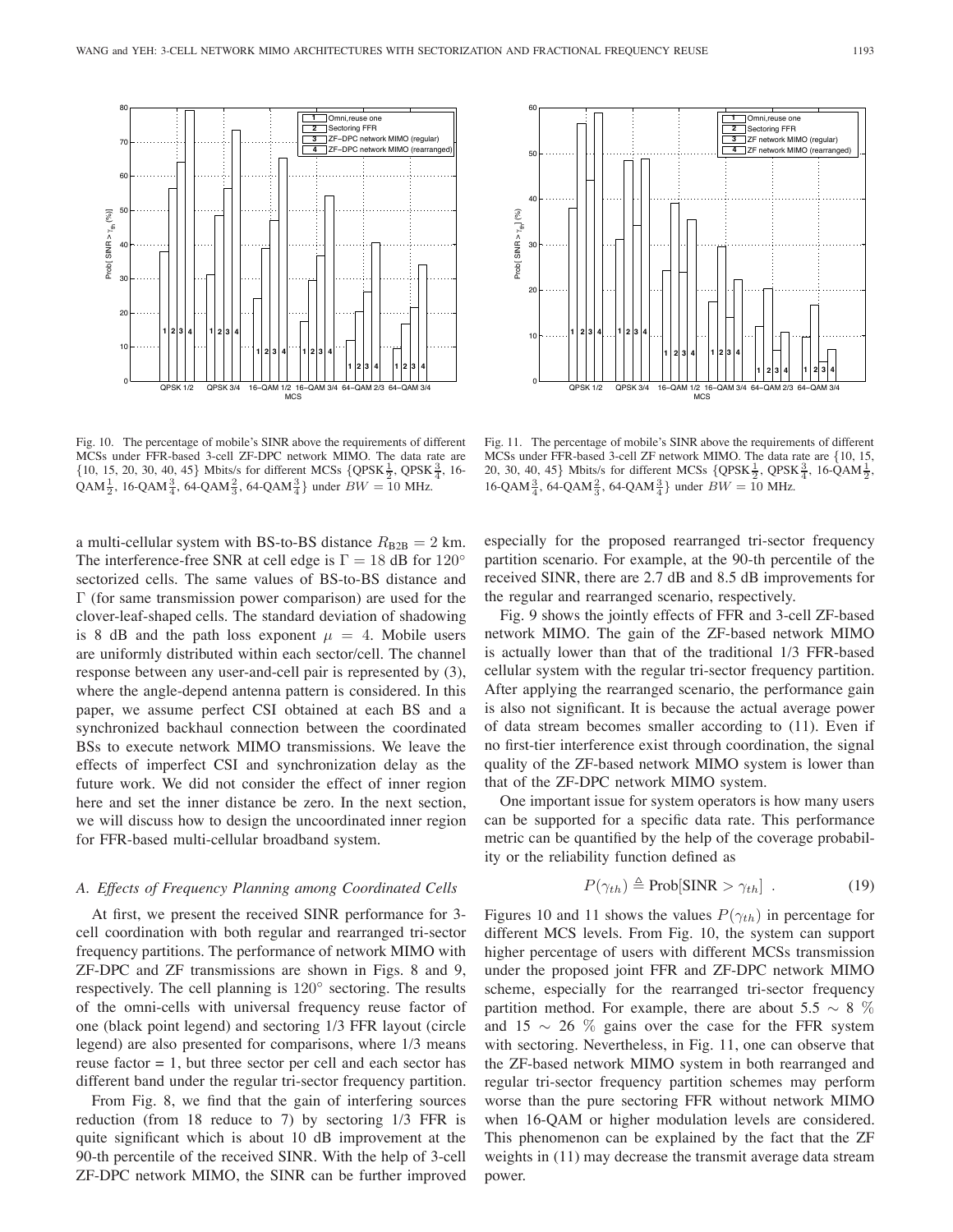

Fig. 12. The CDFs of received SINR for omni-cell with reuse factor of one, 60◦ regular tri-sector (1/3) FFR cellular systems and proposed rearranged partition-based 3-cell network MIMO systems in 60◦ cell sectoring.

#### *B. Effects of Cell Planning with Various Sectorizations*

Secondly, we consider the effect of cell planning with different sector directional antenna setups. Figure 12 shows the received SINR performance with 60◦ sectorized cell planning. We find that the advantage of pure using regular sectorization is obvious under 60◦ cell sectoring. It is because cell with  $60°$  sectoring can perform better than  $120°$  sectoring [16] [17]. When further applying 3-cell network MIMO, the ZF-DPC can obtain similar SINR performance compared with 120<sup>°</sup> sectorized cells. However, the gain of ZF-based network MIMO scheme is not very significant at the 90-th percentile of the received SINR, and is actually lower than that by using tri-sector FFR scheme. In other words, under the rearranged tri-sector frequency partition, the proposed 3-cell network MIMO enhances the signal quality more effectively on cell planning with 120° tri-sector architecture than with 60° trisector architecture. Note that the performance of the omnicells with universal frequency reuse factor of one is different in Fig. 8 and Fig. 9 due to different cell planning although the difference is not much.

## *C. Benefit of Joint Frequency Partition and Network MIMO*

Finally, we show the potential gains of combining tri-sector FFR and network MIMO in Fig. 13. Take ZF-DPC as the example. The performance degradations caused by IGI for the 3-cell and 7-cell network MIMO systems are significant. However, taking advantage of joint tri-sector FFR and network MIMO, the proposed FFR-based 3-cell network MIMO architecture (for both cell sectorizations) with rearranged tri-sector frequency partition can even outperform conventional 7-cell network MIMO system. The improvement is about 2 dB for 60◦ sectoring and 3 dB for 120◦ sectoring at 90-th percentile of the received SINR. It shows the potential benefit of using a small number of coordinated cells.



Fig. 13. Performance comparison of proposed FFR-based 3-cell network MIMO with general omni-directional 3-cell and 7-cell network MIMO systems.



Fig. 14. Comparison of spectrum efficiency of the proposed rearranged threecell network MIMO and the conventional omni-directional three-cell network MIMO system for various numbers of sector antennas at each base station.

# *D. Benefits of Network MIMO with Multiple Antennas at Each Base Station*

In future wireless broadband systems, BS may equip multiple antennas for exploring performance gains from transmit diversity or spatial multiplexing techniques. In this section, we consider the scenario that  $t$  transmit antennas are equipped at each sector to serve  $t$  individual users with one single receive antenna. The dimension of the channel matrix for the Mcell network MIMO systems becomes  $tM \times tM$  with the transmitted signal vector

$$
\mathbf{x} = \mathbf{W}\mathbf{s} = \begin{bmatrix} w_{1,1} & \cdots & w_{1,tM} \\ \vdots & \ddots & \vdots \\ w_{M,1} & \cdots & w_{tM,tM} \\ \frac{\Delta}{2}w_1 & \frac{\Delta}{2}w_{tM} \end{bmatrix} \begin{bmatrix} s_1 \\ \vdots \\ s_{tM} \end{bmatrix} . \quad (20)
$$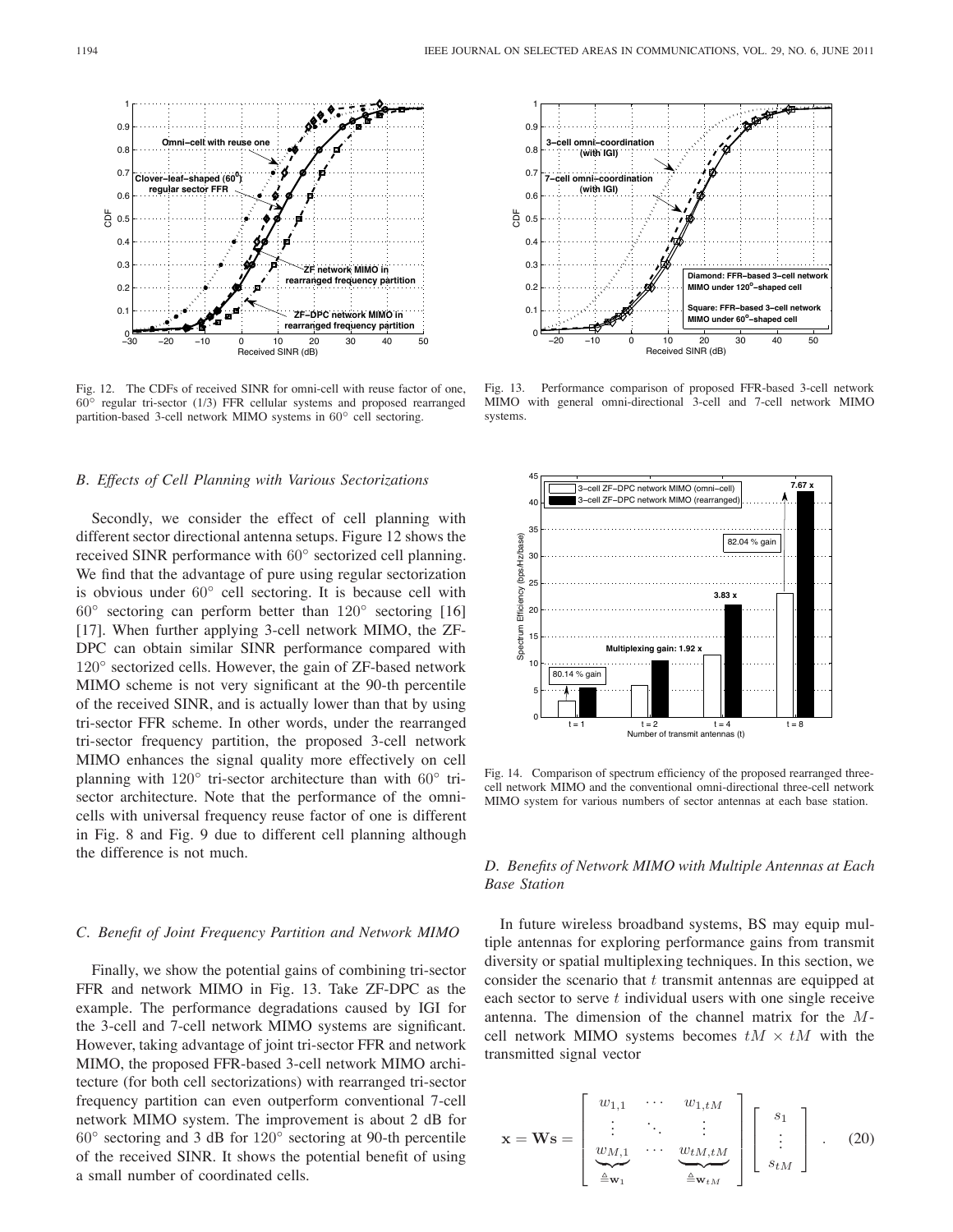

Fig. 15. The considered interference scenario for examining the uncoordinated inner distance (region).

With equal BS power  $P_{BS}$ , the constraint in (9) becomes (21) by uniform transmit power in each sector/cell BS.

$$
\begin{bmatrix} |w_{1,1}|^2 & \cdots & |w_{1,M}|^2 \\ \vdots & \ddots & \vdots \\ |w_{tM,1}|^2 & \cdots & |w_{tM,tM}|^2 \end{bmatrix} \begin{bmatrix} p_1 \\ \vdots \\ p_{tM} \end{bmatrix} \leq \frac{P_{\text{BS}}}{t} \mathbf{1}_{tM} \quad (21)
$$

Figure 14 shows the spectrum efficiency versus the number of transmit antennas  $t$  for the 3-cell ZF-DPC network MIMO systems with rearranged tri-sector frequency partition and conventional omni-directional cell. Spectrum efficiency is calculated according to the sum rate of  $t$  users' achievable capacity. The channel matrix reorder algorithm for the ZF-DPC network MIMO transmission is based on  $[40]$ . As t increases, the sum rates of both the omni-cell and rearranged tri-sector setups are improved by almost  $t$  times compared to the case with one single antenna at BS. For the 3-cell network MIMO with up to eight antennas per sector, the proposed rearranged tri-sector FFR architecture can obtain about 80% higher spectrum efficiency. However, equipping multiple antennas at BS will increase the complexity for a network MIMO system. For example, the complexity of QR decomposition and channel inverse now become  $\frac{4}{3} (tM)^3$  flops<br>and  $\frac{2}{3} (tM)^3$  flops respectively and  $\frac{2}{3}(tM)^3$  flops, respectively.

## VIII. UNCOORDINATED INNER REGION DESIGN

In this section, we design the uncoordinated inner region for tri-sector cell planning based on the worst-case SINR analysis. The benefit of creating an inner region is that the allocated RUs can be more dynamically (uncoordinated) unitized for mobiles within the (usually circle) region than the sectorized outer regions with fixed RUs. In addition, although the considered coordination size  $M = 3$  is a small value, the complexity of employing network MIMO schemes over all frequency RUs will become a burden for the system operator. To find an uncoordinated region on top of the tri-sector cell planning with reasonable signal quality is hence an important task for broadband network MIMO systems.

We focus on the 120° sectoring cell with regular and rearranged tri-sector frequency partitions. We analyze the worst-case SINR by ignoring the effects of shadowing and fast fading. By (4) and (5) (omitted index k and j), we have

$$
\gamma = \frac{A(\theta) \left(\frac{d}{d_{\text{ref}}}\right)^{-\mu} \Gamma}{1 + \sum_{i \in \mathcal{I}} A(\theta_i) \left(\frac{d_i}{d_{\text{ref}}}\right)^{-\mu} \Gamma}
$$
  
= 
$$
\left[\frac{1}{A(\theta)\Gamma} \left(\frac{d_{\text{ref}}}{d}\right)^{-\mu} + \sum_{i \in \mathcal{I}} \left(\frac{A(\theta_i)}{A(\theta)}\right) \left(\frac{d_i}{d}\right)^{-\mu}\right]^{-1}
$$
  

$$
\stackrel{(a)}{\approx} \left[\sum_{i \in \mathcal{I}} \left(\frac{A(\theta_i)}{A(\theta)}\right) \left(\frac{d_i}{d}\right)^{-\mu}\right]^{-1},
$$
 (22)

where (a) is approximated by the signal-to-interference ratio (S/I). With deterministic parameters  $d_i$  and  $\theta_i$ , we can obtain the distance value  $d$  by the mathematical software tool. Because the received signal power from the serving BS and interference power from surrounding cells vary with user's location, we consider the performance at the two extreme locations, i.e., the location **A** and the location **B** as shown in Fig. 15. The former represents the user locating at the mainbeam direction of the tri-sector cell which has the maximal antenna gain; the latter represents the user locating at the boundary of the tri-sector cell where the antenna gain is 3 dB lower than the main-beam direction.

Here, we consider two-tier interference so that  $\mathcal{I}$  =  $\{1, 2, \ldots, 18\}$  in which the number element represents cell index. Denote the cell radius as  $R (= d_{ref})$  and the considered mobile at position  $\bf{A}$  with distance  $d$  away from the serving BS. The corresponding distances between mobile and interferers are

1st-tier cells  
\n
$$
\begin{cases}\n d_1^A = d_2^A = \sqrt{(\sqrt{3}R/2)^2 + (3R/2 - d)^2} \\
 d_3^A = d_6^A = \sqrt{(\sqrt{3}R)^2 + d^2} \\
 d_4^A = d_5^A = \sqrt{(\sqrt{3}R/2)^2 + (3R/2 + d)^2} \\
 d_1^A = d_9^A = \sqrt{(\sqrt{3}R)^2 + (3R - d)^2} \\
 d_{10}^A = d_{18}^A = \sqrt{(3\sqrt{3}R/2)^2 + (3R/2 - d)^2} \\
 d_{11}^A = d_{17}^A = \sqrt{(2\sqrt{3}R)^2 + d^2} \\
 d_{12}^A = d_{16}^A = \sqrt{(3\sqrt{3}R/2)^2 + (3R/2 + d)^2} \\
 d_{13}^A = d_{15}^A = \sqrt{(\sqrt{3}R)^2 + (3R + d)^2} \\
 d_8^A = 3R - d \\
 d_1^A = 3R + d\n\end{cases}
$$
\n(23)

When mobile user locates at the position **A**, the angle between user and serving BS is  $\theta^A = 0$ , i.e., in the main-beam direction of the sector antenna. Due to different frequency assignments among cells, the co-channel interferers may point to different directions for regular and rearranged tri-sector frequency partitions, resulting in unequal antenna gains (angles). To be distinguishable, we use  $\hat{\theta}_i^{\hat{A}}$  and  $\tilde{\theta}_i^A$  to represent the relative angles with interferer  $i$  for regular and rearranged trisector frequency partitions, respectively. The details of angles between the mobile and the main-beam direction of interfering BSs are listed in the Appendix.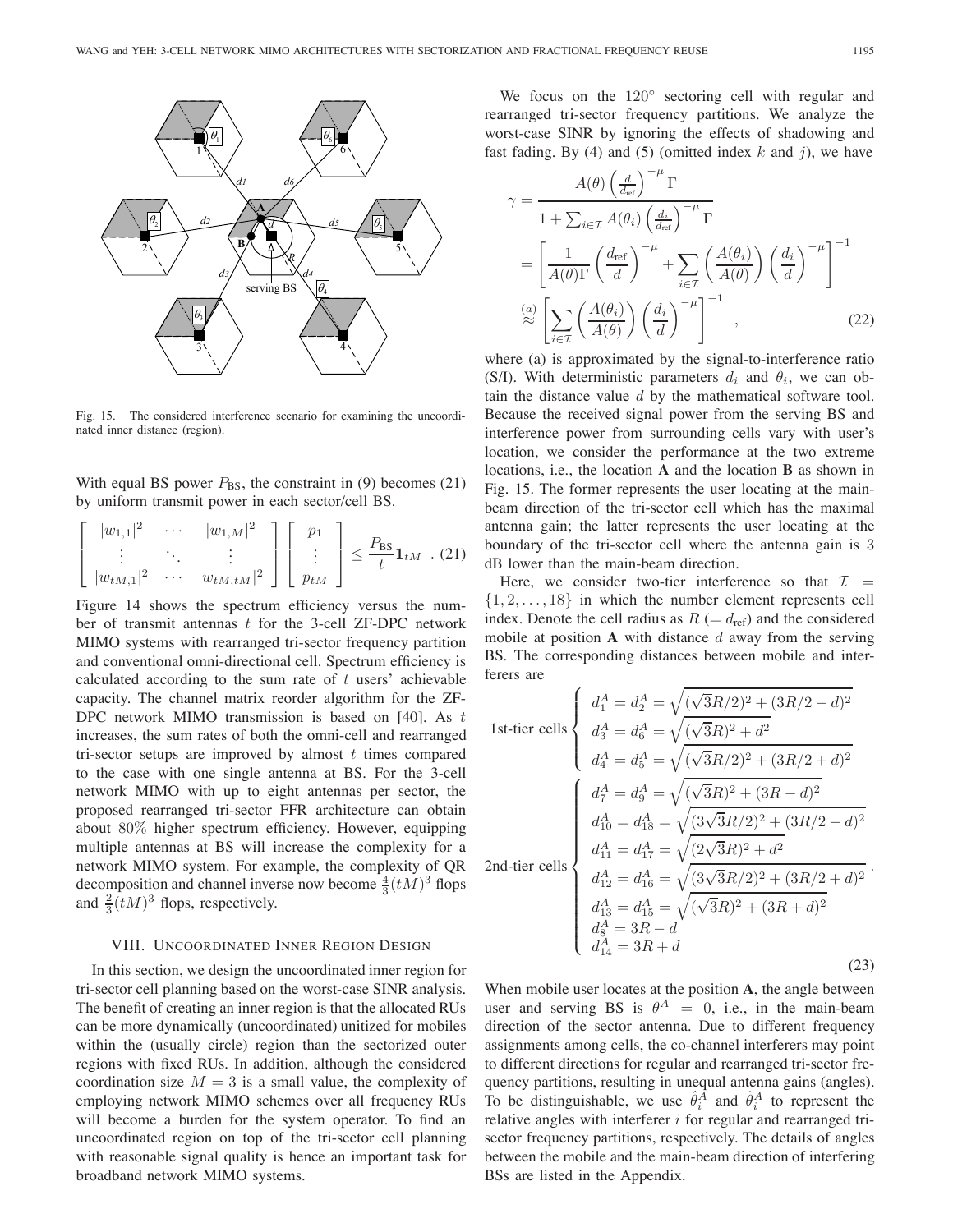TABLE I THE INNER AND UNCOORDINATED DISTANCES *d* (METERS) FOR REQUIRED SINR.

| $SINR$ (dB) | Inner region | Regular (at $A$ ) | Regular (at $B$ ) | Rearranged (at A) | Rearranged (at $B$ ) |
|-------------|--------------|-------------------|-------------------|-------------------|----------------------|
| 6           | 761 m        | 1139 m            | $867$ m           | 797 m             | 816 m                |
| 8.5         | 678 m        | $1021$ m          | 774 m             | 716 m             | 721 m                |
| 11.5        | 584 m        | 879 m             | $669$ m           | $626 \text{ m}$   | 620 m                |
| 15          | 489 m        | 723 m             | 557 m             | 532 m             | 517 m                |
| 19          | 395 m        | 571 m             | 447 m             | 437 m             | $418$ m              |
| 21          | 355 m        | 507 m             | $400$ m           | 395 m             | 376 m                |

.

Similarly, as a mobile locates at position **B** with distance  $d$  to the serving BS, the corresponding distances between the mobile and interferers are

1st-tier cells  $\sqrt{ }$  $\int$  $\overline{\mathcal{L}}$  $d_1^B = d_4^B =$  $\frac{1}{2}$  $\overline{a}$  $\sqrt{3}R)^{2} + d^{2}$  $d_2^B = d_3^B =$  $\frac{1}{2}$  $\overline{a}$  $\sqrt{3}R/2$ <sup>2</sup> +  $(3R/2 - d)^2$  $d_5^B = d_6^B =$  $\frac{1}{2}$  $\frac{1}{2}$  $\sqrt{3}R/2)^2 + (3R/2 + d)^2$ 2nd-tier cells  $\int d^B_7 = d^B_{13} =$  $<sub>1</sub>$ </sub>  $<sub>1</sub>$ </sub>  $\sqrt{(2\sqrt{3}R)^2 + d^2}$  $d_8^B = d_{12}^B =$  $\sqrt{(3\sqrt{3}R/2)^2 + (3R/2 - d)^2}$  $d_9^B = d_{11}^B =$  $\frac{1}{2}$ )<br>(  $\sqrt{3}R)^{2} + (3R - d)^{2}$  $d_{14}^B = d_{18}^B =$  $\sqrt{(3\sqrt{3}R/2)^2 + (3R/2 + d)^2}$  $d_{15}^B = d_{17}^B =$ <br>  $d_B^B = 2B$  $\frac{1}{2}$  $\overline{a}$  $d_{15}^B = d_{17}^B = \sqrt{(\sqrt{3}R)^2 + (3R + d)^2}$ <br>  $d_{10}^B = 3R - d$ <br>  $d_{16}^B = 3R + d$ (24)

The corresponding angles between the mobile and the interfering BSs are also listed in the Appendix.

For examining the inner region (distance) with omnidirectional antenna, we can use above analysis by setting  $A(\theta_i)=1$ . In this case, a mobile has the same SINR quality at both position **A** and **B**. In other words, the omni-directional antenna produces a circle region with radius  $d$  for equal signal quality.

Table I shows the inner and uncoordinated distances corresponding to different SINR requirements with both regular and rearranged tri-sector frequency partitions. We find that the cells with regular frequency partitions can extend a larger distance as mobile locates close to the main-beam direction of a sector antenna (**A**) than to the sector edge (**B**). The SINR guaranteed distances are also larger than that of a trisector FFR cell planning which further partitions an inner region by omni-directional antenna. Oppositely, the cells with rearranged tri-sector frequency partitions has similar distance extensions as mobile locates close to the main-beam direction or to the sector edge. This is because there are two face-to-face interferers in the rearranged scenario. When a mobile locates in the main-beam direction of a sector antenna, the interference also come from the main-beam directions. Additionally, the extended distances in both **A** and **B** are close to the values of the omni-inner region. That is, the contour of uncoordinated region by rearranged tri-sector frequency partition will be close to the region by omni-directional antenna. As a result, we have the following comments:

- If cell planning combined with rearranged tri-sector frequency partition, we can construct the inner region with assigning suitable spectrum for uncoordinated transmissions. In the outer region, we can use network MIMO scheme to further improve the SINR.
- If cell planning combined with regular frequency partition, it may not be easy to establish the inner region for tri-sector FFR cellular system. Mobiles out of the uncoordinated distance can use network MIMO. However, the improvements are not significant according to the discussion in Section VII

# IX. CONCLUSIONS

In the paper, from the aspects of architecture and deployment, we have presented a FFR-based 3-cell network MIMO tri-sector base station architecture that can effectively overcome the inter-group interference and relieve the burden of executing the complex multi-BS joint processing for a huge number of cluster of cells. We further proposed a rearranged tri-sector frequency partition to exploit the interference mitigation capability of the network MIMO transmission. We demonstrated that using a 3-cell coordinated network MIMO with the proposed rearranged tri-sector frequency partition can outperform the 7-cell coordinated network MIMO with omnidirectional cell. We also analyzed how to determine the interior region for the FFR-based systems and find that under 120*<sup>o</sup>* sector antenna architecture the proposed tri-sector frequency partition is more feasible for the FFR-based MIMO system than the regular tri-sector frequency partition. This kind of 3 cell coordinated network MIMO architectures are particularly useful because the IEEE 802.16m WiMAX standard body has specified that the default number of neighboring cells in the collaborative MIMO transmission is three.

There are many interesting research directions that can be extended from this work including: (1) to design a lowcomplexity network MIMO transmission algorithm based on the proposed 3-cell architecture such as codebook-based beamforming adopted in the 3GPP LTE-A and IEEE 802.16m, since the ZF-DPC network MIMO algorithm is still quite complicated; (2) to design the protocols to determine when the network MIMO algorithm should be initiated for the outer region users in the FFR-based network MIMO, and evaluate its performance in a dynamic traffic environment; (3) to evaluate the effects of imperfect CSI on the proposed 3-cell network MIMO architecture.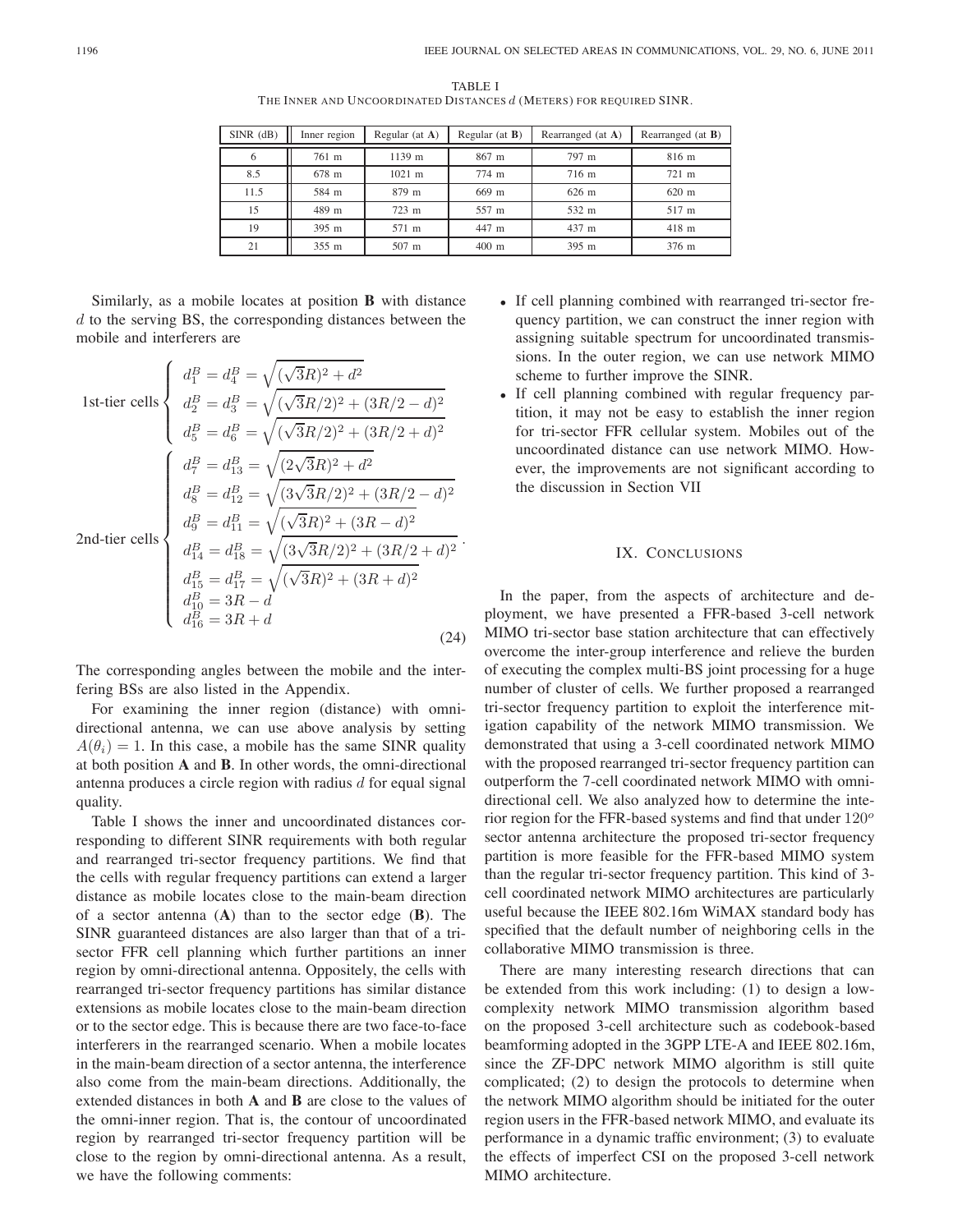## ACKNOWLEDGEMENT

The authors wish to thank Dr. Jack Winters for his insightful discussion and valulable suggestions on the study of joint network MIMO and frequency reuse techniques.

# APPENDIX

When mobile locates at the position **A**, the details of angles between the mobile and the main-beam direction of interfering BSs are

$$
I_{1}, I_{2}: \hat{\theta}_{i}^{A} = \tan^{-1}\left(\frac{3R - 2d}{\sqrt{3}R}\right) + \frac{\pi}{2};
$$
\n
$$
I_{3}, I_{6}: \hat{\theta}_{i}^{A} = \frac{\pi}{2} - \tan^{-1}\left(\frac{d}{\sqrt{3}R}\right);
$$
\n
$$
I_{4}, I_{5}: \hat{\theta}_{i}^{A} = \frac{\pi}{2} - \tan^{-1}\left(\frac{3R + 2d}{\sqrt{3}R}\right);
$$
\n
$$
I_{7}, I_{9}: \hat{\theta}_{i}^{A} = \pi - \tan^{-1}\left(\frac{\sqrt{3}R}{3R - d}\right);
$$
\n
$$
I_{10}, I_{18}: \hat{\theta}_{i}^{A} = \pi - \tan^{-1}\left(\frac{3\sqrt{3}R}{3R - 2d}\right);
$$
\n
$$
I_{11}, I_{17}: \hat{\theta}_{i}^{A} = \frac{\pi}{2} - \tan^{-1}\left(\frac{d}{2\sqrt{3}R}\right);
$$
\n
$$
I_{12}, I_{16}: \hat{\theta}_{i}^{A} = \tan^{-1}\left(\frac{3\sqrt{3}R}{3R + 2d}\right);
$$
\n
$$
I_{13}, I_{15}: \hat{\theta}_{i}^{A} = \tan^{-1}\left(\frac{\sqrt{3}R}{3R + D}\right);
$$
\n
$$
I_{8}: \hat{\theta}_{i}^{A} = \pi; \qquad I_{14}: \hat{\theta}_{i}^{A} = 0
$$
\n(25)

for regular tri-sector frequency partition, and

$$
I_{1}, I_{2}: \tilde{\theta}_{i}^{A} = \tan^{-1}\left(\frac{3R - 2d}{\sqrt{3}R}\right) - \frac{\pi}{6};
$$
  
\n
$$
I_{3}, I_{6}: \tilde{\theta}_{i}^{A} = \frac{2\pi}{3} + \tan^{-1}\left(\frac{d}{\sqrt{3}R}\right);
$$
  
\n
$$
I_{4}, I_{5}: \tilde{\theta}_{i}^{A} = \frac{\pi}{6} + \tan^{-1}\left(\frac{3R + 2d}{\sqrt{3}R}\right);
$$
  
\n
$$
I_{7}, I_{9}: \tilde{\theta}_{i}^{A} = \frac{\pi}{3} + \tan^{-1}\left(\frac{\sqrt{3}R}{3R - d}\right);
$$
  
\n
$$
I_{10}, I_{18}: \tilde{\theta}_{i}^{A} = \tilde{\theta}_{i}^{A} = \pi - \tan^{-1}\left(\frac{3\sqrt{3}R}{3R - 2d}\right);
$$
  
\n
$$
I_{11}, I_{17}: \tilde{\theta}_{i}^{A} = \frac{\pi}{6} + \tan^{-1}\left(\frac{d}{2\sqrt{3}R}\right);
$$
  
\n
$$
I_{12}, I_{16}: \tilde{\theta}_{i}^{A} = \tilde{\theta}_{i}^{A} = \tan^{-1}\left(\frac{3\sqrt{3}R}{3R + 2d}\right);
$$
  
\n
$$
I_{13}, I_{15}: \tilde{\theta}_{i}^{A} = \frac{\pi}{3} + \tan^{-1}\left(\frac{\sqrt{3}R}{3R + D}\right);
$$
  
\n
$$
I_{8}: \tilde{\theta}_{i}^{A} = \hat{\theta}_{i}^{A} = \pi; \qquad I_{14}: \tilde{\theta}_{i}^{A} = \hat{\theta}_{i}^{A} = 0
$$
 (26)

for rearranged tri-sector frequency partition.

When mobile locates on **B**, with regular tri-sector frequency partition, the angles related to the first-tier interfering BSs are

$$
I_1: \hat{\theta}_i^B = \frac{\pi}{3} + \tan^{-1}\left(\frac{\sqrt{3}R}{d}\right);
$$
  
\n
$$
I_2: \hat{\theta}_i^B = \frac{2\pi}{3} + \tan^{-1}\left(\frac{\sqrt{3}R}{3R - 2d}\right);
$$
  
\n
$$
I_3: \hat{\theta}_i^B = \frac{\pi}{6} + \tan^{-1}\left(\frac{3R - 2d}{\sqrt{3}R}\right);
$$
  
\n
$$
I_4: \hat{\theta}_i^B = \frac{\pi}{6} - \tan^{-1}\left(\frac{d}{\sqrt{3}R}\right);
$$
  
\n
$$
I_5: \hat{\theta}_i^B = \frac{\pi}{3} - \tan^{-1}\left(\frac{\sqrt{3}R}{3R + 2d}\right);
$$
  
\n
$$
I_6: \hat{\theta}_i^B = \frac{\pi}{3} + \tan^{-1}\left(\frac{\sqrt{3}R}{3R + 2d}\right),
$$
\n(27)

and the angles corresponding to the second-tier interfering BSs are

$$
I_7: \hat{\theta}_i^B = \frac{\pi}{3} + \tan^{-1}\left(\frac{2\sqrt{3}R}{d}\right);
$$
  
\n
$$
I_8: \hat{\theta}_i^B = \frac{5\pi}{6} + \tan^{-1}\left(\frac{3R - 2d}{3\sqrt{3}R}\right);
$$
  
\n
$$
I_9: \hat{\theta}_i^B = \frac{2\pi}{3} + \tan^{-1}\left(\frac{\sqrt{3}R}{3R - d}\right);
$$
  
\n
$$
I_{10}: \hat{\theta}_i^B = \frac{2\pi}{3};
$$
  
\n
$$
I_{11}: \hat{\theta}_i^B = \frac{2\pi}{3} - \tan^{-1}\left(\frac{\sqrt{3}R}{3R - d}\right);
$$
  
\n
$$
I_{12}: \hat{\theta}_i^B = \frac{\pi}{6} + \tan^{-1}\left(\frac{3R - 2d}{3\sqrt{3}R}\right);
$$
  
\n
$$
I_{13}: \hat{\theta}_i^B = \frac{\pi}{6} - \tan^{-1}\left(\frac{d}{2\sqrt{3}R}\right);
$$
  
\n
$$
I_{14}: \hat{\theta}_i^B = \frac{\pi}{3} - \tan^{-1}\left(\frac{3\sqrt{3}R}{3R + 2d}\right);
$$
  
\n
$$
I_{15}: \hat{\theta}_i^B = \frac{\pi}{3} - \tan^{-1}\left(\frac{\sqrt{3}R}{3R + d}\right);
$$
  
\n
$$
I_{16}: \hat{\theta}_i^B = \frac{\pi}{3};
$$
  
\n
$$
I_{17}: \hat{\theta}_i^B = \frac{\pi}{3} + \tan^{-1}\left(\frac{\sqrt{3}R}{3R + d}\right);
$$
  
\n
$$
I_{18}: \hat{\theta}_i^B = \frac{\pi}{3} + \tan^{-1}\left(\frac{3\sqrt{3}R}{3R + 2d}\right).
$$
  
\n(28)

Similarly, with rearranged tri-sector frequency partition, the angles for the worst case position **B** related to the first-tier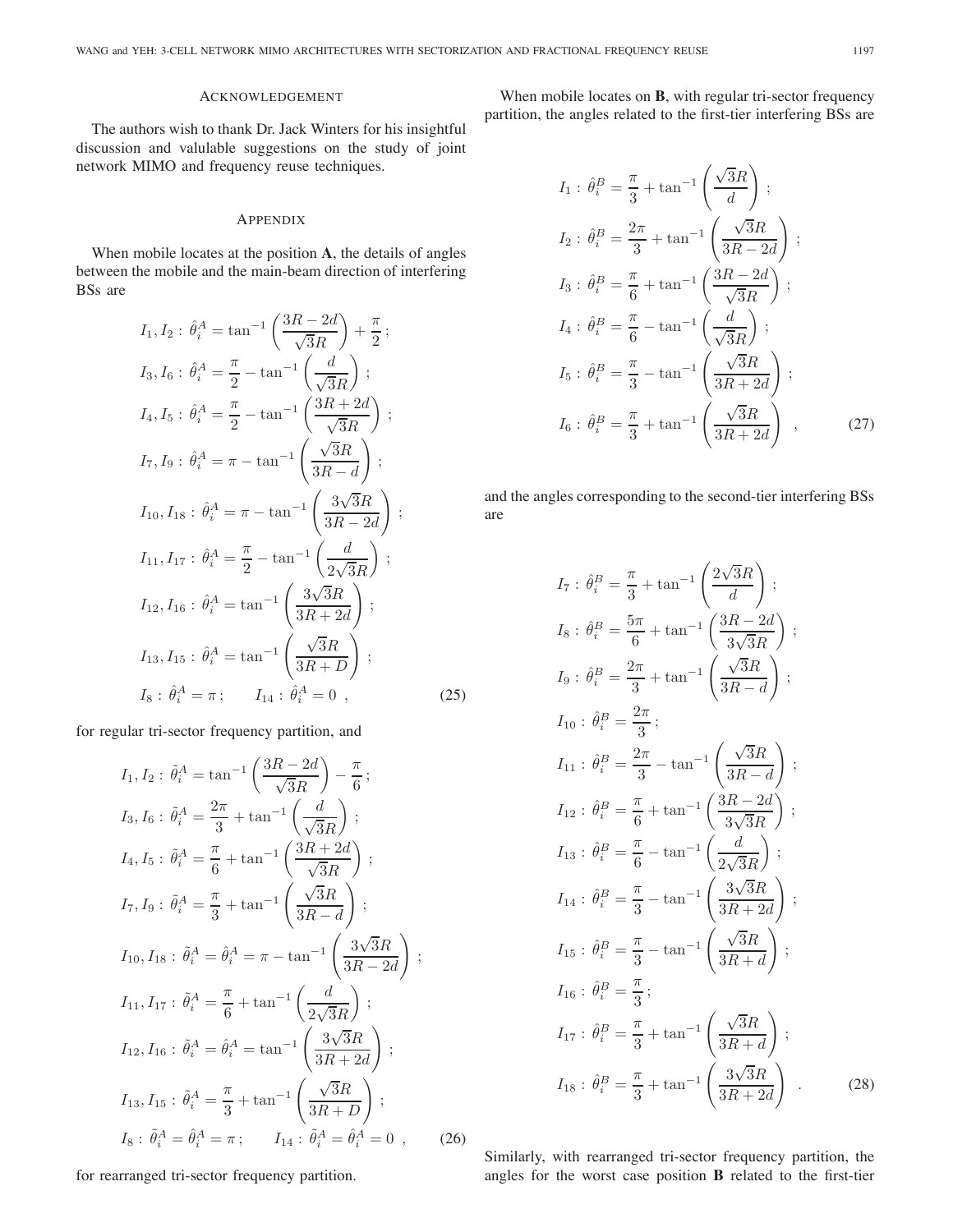$$
I_1: \tilde{\theta}_i^B = \frac{\pi}{6} - \tan^{-1}\left(\frac{d}{\sqrt{3}R}\right);
$$
  
\n
$$
I_2: \tilde{\theta}_i^B = \tan^{-1}\left(\frac{\sqrt{3}R}{3R - 2d}\right);
$$
  
\n
$$
I_3: \tilde{\theta}_i^B = \frac{2\pi}{3} + \tan^{-1}\left(\frac{\sqrt{3}R}{3R - 2d}\right);
$$
  
\n
$$
I_4: \tilde{\theta}_i^B = \frac{\pi}{2} + \tan^{-1}\left(\frac{d}{\sqrt{3}R}\right);
$$
  
\n
$$
I_5: \tilde{\theta}_i^B = \frac{\pi}{3} + \tan^{-1}\left(\frac{\sqrt{3}R}{3R + 2d}\right);
$$
  
\n
$$
I_6: \tilde{\theta}_i^B = \frac{\pi}{2} + \tan^{-1}\left(\frac{3R + 2d}{\sqrt{3}R}\right),
$$
\n(29)

and

$$
I_7: \tilde{\theta}_i^B = \frac{\pi}{2} + \tan^{-1}\left(\frac{d}{2\sqrt{3}R}\right);
$$
  
\n
$$
I_8: \tilde{\theta}_i^B = \hat{\theta}_i^B = \frac{5\pi}{6} + \tan^{-1}\left(\frac{3R - 2d}{3\sqrt{3}R}\right);
$$
  
\n
$$
I_9: \tilde{\theta}_i^B = \frac{\pi}{6} + \tan^{-1}\left(\frac{3R - d}{\sqrt{3}R}\right);
$$
  
\n
$$
I_{10}: \tilde{\theta}_i^B = \hat{\theta}_i^B = \frac{2\pi}{3};
$$
  
\n
$$
I_{11}: \tilde{\theta}_i^B = \tan^{-1}\left(\frac{\sqrt{3}R}{3R - d}\right);
$$
  
\n
$$
I_{12}: \tilde{\theta}_i^B = \hat{\theta}_i^B = \frac{\pi}{6} + \tan^{-1}\left(\frac{3R - 2d}{3\sqrt{3}R}\right);
$$
  
\n
$$
I_{13}: \tilde{\theta}_i^B = \frac{\pi}{3} + \tan^{-1}\left(\frac{2\sqrt{3}R}{d}\right);
$$
  
\n
$$
I_{14}: \tilde{\theta}_i^B = \hat{\theta}_i^B = \frac{\pi}{3} - \tan^{-1}\left(\frac{3\sqrt{3}R}{3R + 2d}\right);
$$
  
\n
$$
I_{15}: \tilde{\theta}_i^B = \pi - \tan^{-1}\left(\frac{\sqrt{3}R}{3R + d}\right);
$$
  
\n
$$
I_{16}: \tilde{\theta}_i^B = \hat{\theta}_i^B = \frac{\pi}{3};
$$
  
\n
$$
I_{17}: \tilde{\theta}_i^B = \frac{\pi}{3} - \tan^{-1}\left(\frac{\sqrt{3}R}{3R + d}\right);
$$
  
\n
$$
I_{18}: \tilde{\theta}_i^B = \hat{\theta}_i^B = \frac{\pi}{3} + \tan^{-1}\left(\frac{3\sqrt{3}R}{3R + 2d}\right).
$$
(30)

#### **REFERENCES**

- [1] 3GPP TSG RAN 1 R1-101695. (2010, Feb.) "Text proposal for 3GPP TR 36.814 on CoMP".
- [2] 3GPP TR 36.814 v9.0.0. (2010, Mar.) "Evolved universal terrestrial radio access (E-UTRA); further advancements for E-UTRA physical layer aspects (Release 9)".
- [3] *IEEE. Standard 802.16. Part 16: air interface for fixed and mobile broadband wireless access systems – DRAFT amendment to IEEE standard for local and metropolitan area networks - advanced air interface*, IEEE P802.16m/D4, Feb. 2010.
- [4] M. K. Karakayali, G. J. Foschini, R. A. Valenzuela, and R. D. Yates, "On the maximum common rate achievable in a coordinated network," *IEEE International Conf. of Commun.*, vol. 9, pp. 4333 – 4338, Jun. 2006.
- [5] M. K. Karakayali, G. J. Foschini, and R. A. Valenzuela, "Network coordination for spectrally efficient communications in cellular systems,' *IEEE Trans. Wireless Commun.*, vol. 13, no. 4, pp. 56 – 61, Aug. 2006.
- [6] G. J. Foschini, M. K. Karakayali, and R. A. Valenzuela, "Coordinating multiple antenna cellular networks to achieve enormous spectral efficiency," *IEE Proc. Commun.*, vol. 153, no. 4, pp. 548 – 555, Aug. 2006.
- [7] H. Zhang and H. Dai, "Cochannel interference mitigation and cooperative processing in downlink multicell multiuser MIMO networks,' *EURASIP Journal on Wireless Commun. and Networking*, pp. 222 – 235, Feb. 2004.
- [8] M. Costa, "Writing on dirty paper," *IEEE Trans. Inf. Theory*, vol. 29, no. 3, pp. 439 – 441, May 1983.
- [9] G. Caire and S. Shamai, "On the achievable throughput of a multiantenna Gaussian broadcast channel," *IEEE Trans. Inf. Theory*, vol. 49, no. 7, pp. 1691 – 1706, Jul. 2003.
- [10] S. Vishwanath, N. Jindal, and A. Goldsmith, "Duality, achievable rates, and sum-rate capacity of gaussian MIMO broadcast channels," *IEEE Trans. Inf. Theory*, vol. 49, no. 10, pp. 2658 – 2668, Oct. 2003.
- [11] P. Viswanath and D. Tse, "Sum capacity of the vector Gaussian broadcast channel and uplink-downlink duality," *IEEE Trans. Information Theory*, vol. 49, no. 8, pp. 1912 – 1921, Aug. 2003.
	- [12] J. Wang and L. B. Milstein, "CDMA overlay situations for microcellular mobile communications," *IEEE Trans. Commun.*, vol. 43, no. 2/3/4, pp. 603 – 614, Feb./Mar./Apr. 1995.
	- [13] WiMAX Forum. (2006, Aug.) "Mobile WiMAX Part I: A technical overview and performance evaluation". [Online]. Available: www.wimaxforum.org
	- [14] IEEE C802.16m-09/0970. (2009, Apr.) "Collaborative zone to support multi-cell MIMO operation in IEEE 802.16m". [Online]. Available: http://www.ieee802.org/16/tgm/contrib/
	- [15] IEEE C802.16m-09/2280. (2009, Nov.) "Frequency planning for inter-cell interference reduction in 3-cell collaborative MIMO system". [Online]. Available: http://www.ieee802.org/16/tgm/contrib/
	- [16] L. C. Wang, K. C. Chawla, and L. J. Greenstein, "Performance studies of narrow beam trisector cellular systems," *International Journal of Wireless Information Networks*, vol. 5, no. 2, pp. 89 – 102, Jul. 1998.
	- [17] L. C. Wang, "A new cellular architecture based on an interleaved cluster concept," *IEEE Trans. Veh. Technol.*, vol. 48, no. 6, pp. 1809 – 1818, Nov. 1999.
	- [18] L. C. Wang, G. L. Stüber, and C. T. Lea, "Architecture design, frequency planning, and performance analysis for a microcell/macrocell overlaying system." *IEEE Trans. Veh. Technol.*, vol. 46, no. 4, pp. 836 – 848, Nov. 1997.
	- [19] S. Shamai and B. M. Zaidel, "Enhancing the cellular downlink capacity via co-processing at the transmitting end," *IEEE Veh. Technol. Conf.*, vol. 3, pp. 1745 – 1749, May 2001.
	- [20] O. Somekh, O. Simeone, Y. Bar-Ness, and A. M. Haimovich, "Distributed multi-cell zero-forcing beamforming in cellular downlink channels," *IEEE Global Telecommun. Conf.*, pp. 1 – 6, Nov. 2006.
	- [21] A. D. Wyner, "Shannon-theoretic approach to a Gaussian cellular multiple-access channel," *IEEE Trans. Inf. Theory*, vol. 40, pp. 1713 – 1727, Nov. 1997.
	- [22] S. Jing, D. N. C. Tse, J. Hou, J. B. Spriag, J. E. Smee, and R. Padovani, "Multi-cell downlink capacity with coordinated processing," *Proc. Inform. Theory and Application Workshop*, Jan. 2007.
	- [23] Y. Liang, A. Goldsmith, G. Foschini, R. Valenzuela, and D. Chizhik, "Evolution of base stations in cellular networks: denser depolyment versus coordination," *IEEE International Conf. of Commun.*, pp. 4128 – 4132, Jan. 2008.
	- [24] J. Zhang, R. Chen, J. G. Andrews, A. Ghosh, and R. W. Heath, Jr., "Networked MIMO with clustered linear precoding," *IEEE Trans. Wireless Commun.*, vol. 8, no. 4, pp. 1910 – 1921, Apr. 2009.
	- [25] F. Boccardi and H. Huang, "Limited downlink network coordination in cellular networks," *Proc. IEEE International Symposium Personal, Indoor and Mobile Radio Commun.*, Sep. 2007.
	- [26] H. Huang, M. Trivellato, A. Hottinen, M. Shafi, P. J. Smith, and R. Valenzuela, "Increasing downlink cellular throughput with limited network MIMO coordination," *IEEE Trans. Wireless Commun.*, vol. 8, no. 6, pp. 2983 – 2989, Jun. 2009.
	- [27] P. Marsch and G. Fettweis, "A framework for optimizing the uplink performance of distributed antenna systems under a constrained backhaul," *IEEE International Conf. of Commun.*, pp. 975 – 979, Jun. 2007.
	- -, "A framework for optimizing the downlink of distributed antenna systems under a constraint backhaul," *Proc. the 13th European Wireless Conf.*, Apr. 2007.